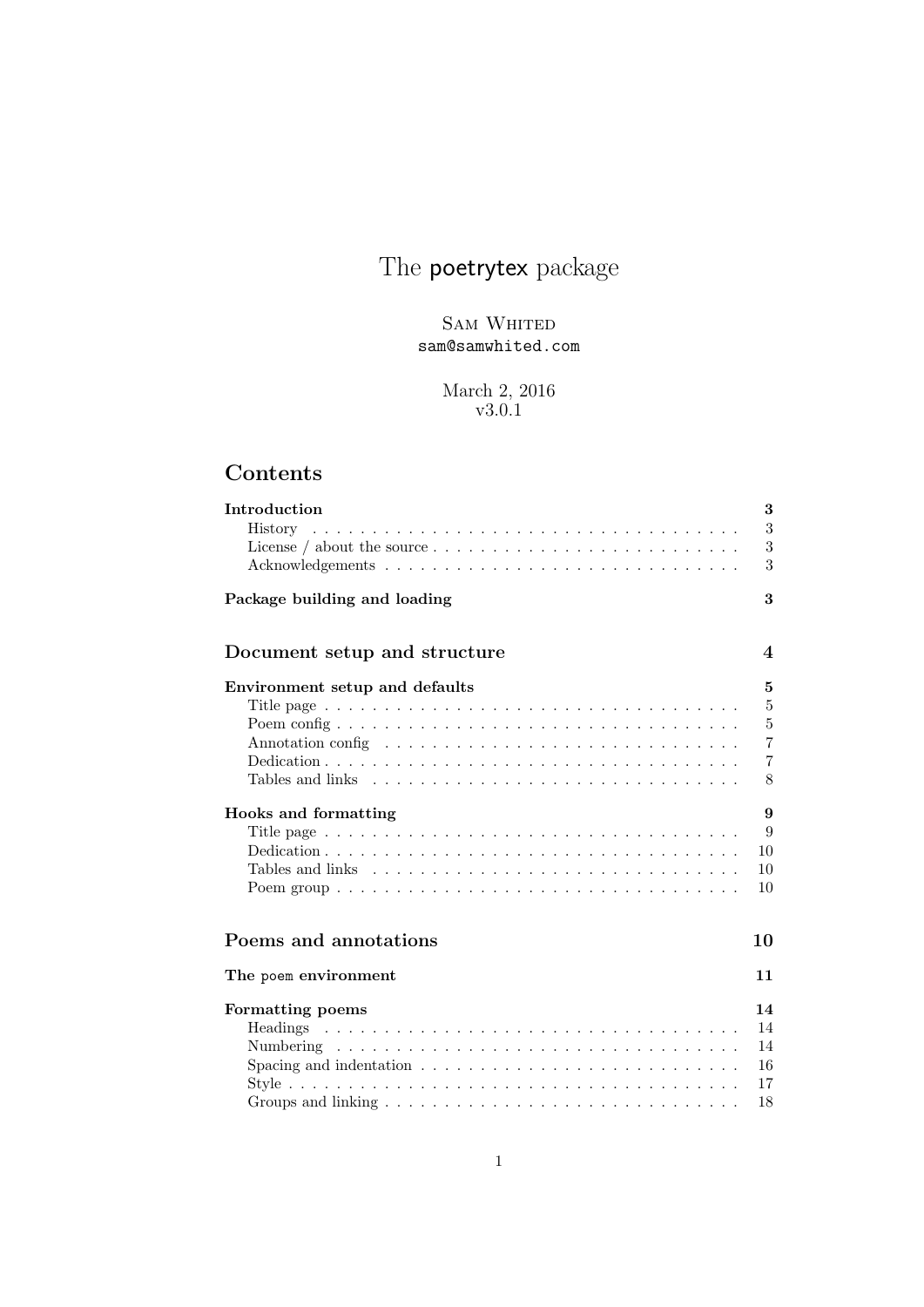| The annotation environment | 20       |
|----------------------------|----------|
| Formatting annotations     | 20<br>20 |
| Index                      | 22       |
| <b>Change History</b>      | 25       |
| List of Poems              | 28       |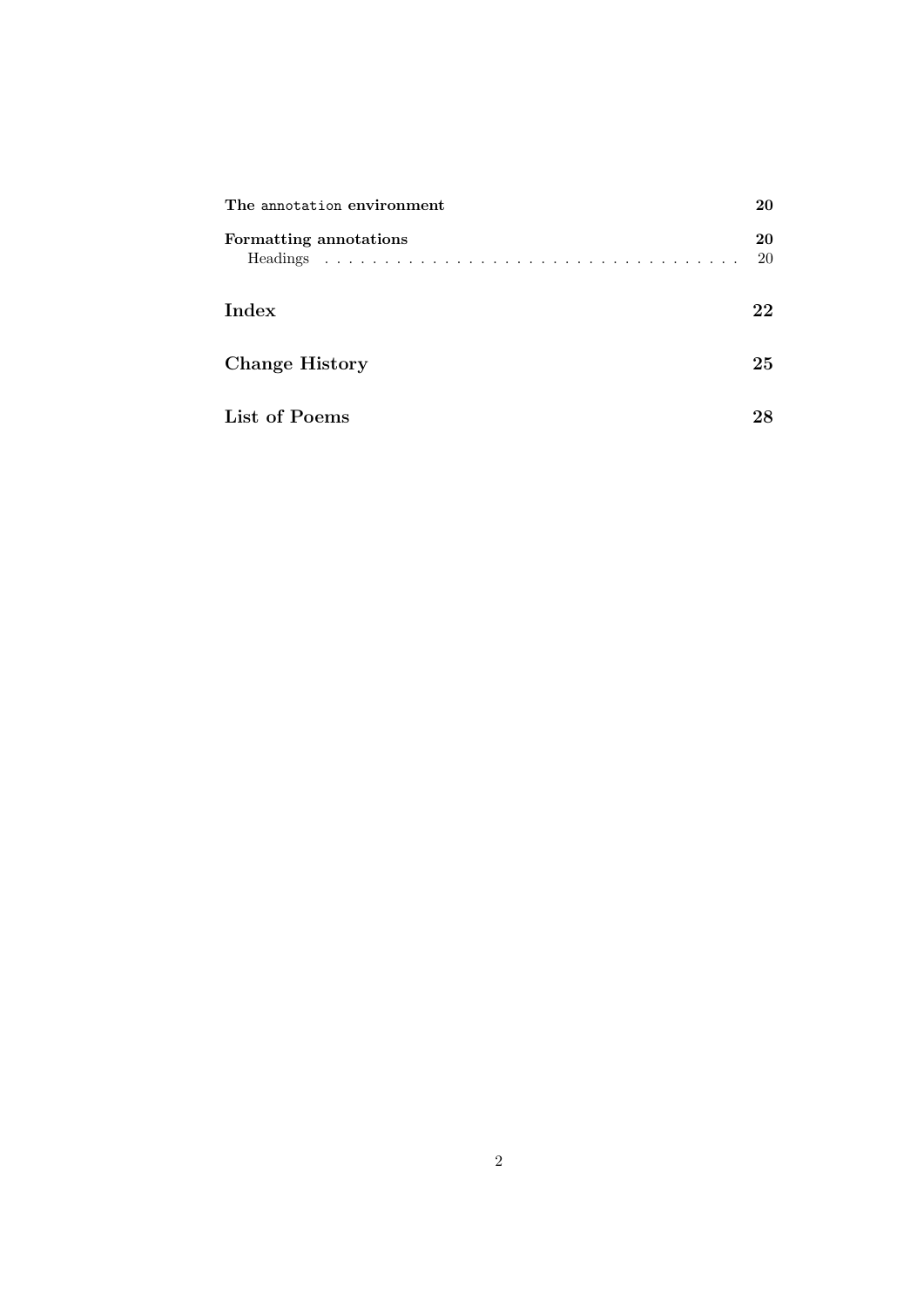### <span id="page-2-0"></span>Introduction

The poetrytex package is designed to aid in the formatting and typesetting of anthologies of poetry.

#### <span id="page-2-1"></span>History

The package started out as a collection of macros for automating simple tasks that I often had to perform while working on a collection of poetry and prose. After a time, I decided to turn it into an STY file which would be geared more towards the idea of an anthology or a collection of works and less about typesetting the verse itself (for which there were already several good packages on CTAN). While the file was small this worked well—Learning to use the package was easily accomplished by reading the annotated source code (generated via a modified version of Jeremy Ashkenas' literate programming tool 'docco'). However, as the source and scope of the project grew I decided to move away from docco and start working on a proper package that would use more traditional TEX-style docs. As of version 2.0.0, I began using [semantic versioning](https://semver.org) to track releases.

#### <span id="page-2-2"></span>License / about the source

This project may be distributed and/or modified under the conditions of the LATEX Project Public License, either version 1.3c of this license or (at your opinion) any later version. The latest version of this license is in:

#### <http://www.latex-project.org/lppl.txt>

and version 1.3c or later is part of all distributions of  $\angle L>F_{\rm F}X$  version  $2008/05/04$ or later.

Contributions are welcome, and the latest development version of the project can always be found at <https://bitbucket.org/SamWhited/poetrytex>.

#### <span id="page-2-3"></span>Acknowledgements

A special thanks is in order for Brittany Taylor. Though she probably has no idea what T<sub>E</sub>X is, or that this project even exists, it is due mostly to her influence that it ever got off the ground. Secondly: to Sarah Snyder, who helped me to start writing again after many wasted years, and is always obliging when I want to lose at Scrabble.

## <span id="page-2-4"></span>Package building and loading

1 (\*poetrytex)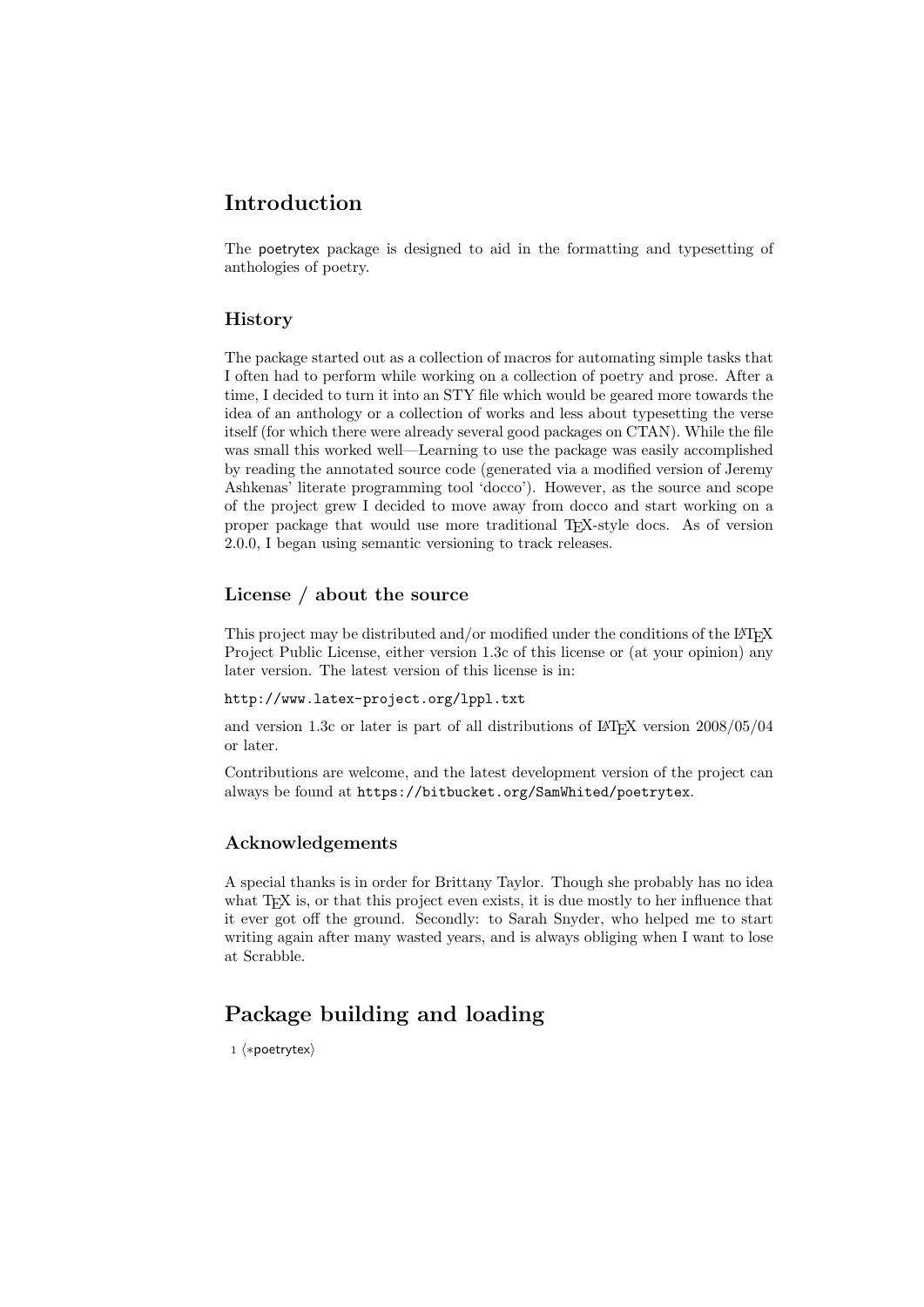Building Before building poetrytex you should verify that the following dependencies are installed (note that you do not need to include these lines in your project; just install the packages mentioned):

```
2 \RequirePackage{expl3}
3 \RequirePackage{tocloft}
```
Once you have all the required packages, building poetrytex from source can be accomplished in multiple ways. If the Makefile is present running make help will tell you everything you need to know. To manually extract the files and generate the documentation simply run  $pdf$ latex or  $X\exists P$ EX against  $po$ etrytex.dtx:

```
pdflatex poetrytex.dtx
```
You can also use the  $-$ -shell-escape option to generate documentation which includes the current git commit short-hash in the version number:

```
pdflatex --shell-escape poetrytex.dtx
```
It should be noted that this option is extremely unsafe and you should only use it if you understand the risks.

Loading Using poetrytex in your project works exactly as you'd expect:

```
\usepackage{poetrytex}
```
poemsintoc numbertop what an option does, check the documentation for the macro that is associated numbertoc with it in the code below: The package can also be loaded with any of the following options. If you're unsure

```
4 \DeclareOption{poemsintoc}{\listpoemsintoc}
5 \DeclareOption{numbertop}{\numbertop}
6 \DeclareOption{numbertoc}{\numbertoc}
7 \DeclareOption{numberpoems}{\numberpoems}
8 \DeclareOption{usedefaulttitles}{\usedefaulttitles}
9 \DeclareOption{useincipits}{\useincipits}
10 \DeclareOption{clearpageafterpoem}{\clearpageafterpoem}
```
11 \DeclareOption{clearpageafterannotation}{\clearpageafterannotation}

For instance:

```
\usepackage[numberpoems,clearpageafterpoem]{poetrytex}
```
## <span id="page-3-0"></span>Document setup and structure

The poetrytex package is fairly simple as far as TEX packages go, so it's worth taking a look at how it works internally.

numberpoems usedefaulttitles useincipits clearpageafterpoem clearpageafterannotation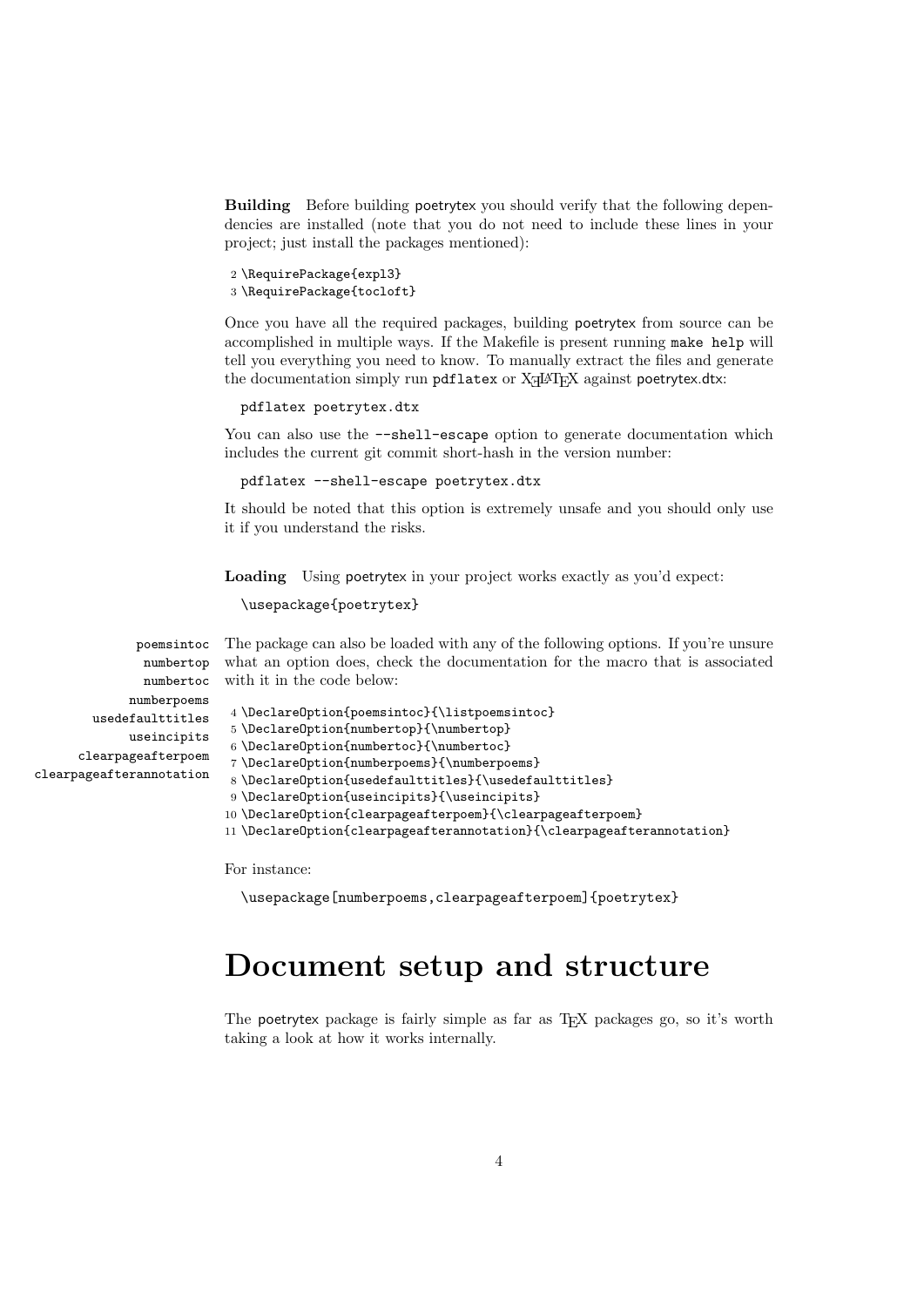#### <span id="page-4-0"></span>Environment setup and defaults

First we setup our environment, define some useful properties, and choose some default values for those properties.

#### <span id="page-4-1"></span>Title page

We'll start with the title page:

```
\pttitle
\ptsubtitle
  \ptauthor
    \ptdate
             These properties will affect the appearance of \mathcal{L}:
             12 \newcommand*{\pttitle}{Title}
             13 \newcommand*{\ptsubtitle}{Subtitle}
             14 \newcommand*{\ptauthor}{Author}
             15 \newcommand*{\ptdate}{\today}
```
Since we define them as commands, you can change the appearance of your title page by redefining them in your preamble like so:

```
\renewcommand*{\pttitle}{My Title}
\renewcommand*{\ptauthor}{The Author}
```
We then use these properties to set the document title, author, and date:

```
16 \title{%
17 \beforetitle\pttitle\aftertitle%
18 \ifx\ptsubtitle\@ptundefined%
19 \relax%
20 \else%
21 \\*\beforesubtitle\ptsubtitle\aftersubtitle%
22 \overline{\text{f}i\text{}}23 }
24 \author{\beforeauthor\ptauthor\afterauthor}
25 \date{\beforedate\ptdate\afterdate}
```
Since  $\mathcal{S}$  and  $\mathcal{S}$  are  $\mathcal{S}$  and date we use the  $\mathcal{S}$  equivalents so that we can refer to them again later, or redefine them throughout the document—in anthologies with works by multiple authors, for instance.

#### <span id="page-4-2"></span>Poem config

\@ptpoemlabeltext Each time you create a poem in your document we automatically assign it a special label that can be used to link to it later. This label is prefixed with \@ptpoemlabeltext to prevent it from conflicting with user defined labels, or labels defined in other packages.

```
26 \newcommand*{\@ptpoemlabeltext}{poetrytexpoem:}
```
Chances are you'll never need to touch this.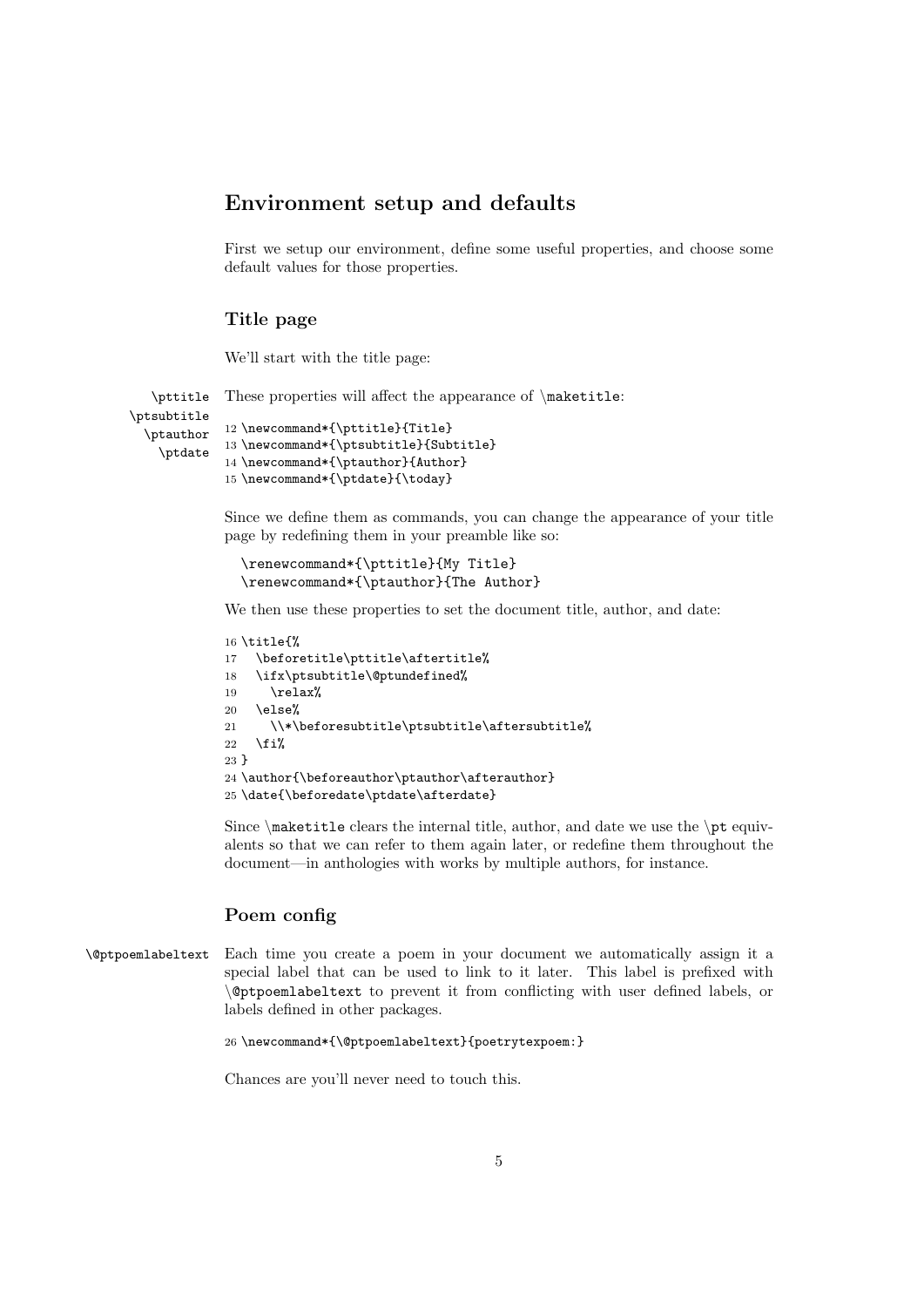| poemnum                 | The poemnum and absolute poemnum counters will be incremented every time we                  |
|-------------------------|----------------------------------------------------------------------------------------------|
| absolutepoemnum         | include a poem in our document and can be used later to number the poems.                    |
| untitledpoemnum         | The absolute poemnum counter will never be reset by poetrytex while poemnum                  |
| absoluteuntitledpoemnum | will be be reset to 0 at the beginning of a new poemgroup. The untitledpoemnum               |
| titledpoemnum           | and absoluteuntitledpoemnum are similar except that they are only incremented                |
| absolutetitledpoemnum   | when the poem does not have a title.                                                         |
| poemgroupnum            |                                                                                              |
|                         | 27 \newcounter{poemnum}                                                                      |
|                         | 28 \newcounter{absolutepoemnum}                                                              |
|                         | 29 \newcounter{untitledpoemnum}                                                              |
|                         | 30 \newcounter{absoluteuntitledpoemnum}                                                      |
|                         | 31 \newcounter{titledpoemnum}                                                                |
|                         | 32 \newcounter{absolutetitledpoemnum}                                                        |
|                         | 33 \newcounter{poemgroupnum}                                                                 |
|                         |                                                                                              |
| \poemvspace             | Sometimes you might want to insert a certain amount of vertical space before                 |
|                         | every poem. For instance, maybe you have several poems without titles and you                |
|                         | need a visual cue to let your readers know that a new poem is starting. This can             |
|                         | be acomplished by setting \poemvspace:                                                       |
|                         | 34 \newlength{\poemvspace}                                                                   |
|                         | 35 \setlength{\poemvspace}{0em}                                                              |
|                         |                                                                                              |
| \pttitleleftspace       | To indent the poems title or subtitle to the left or the right, set the length of            |
| \pttitlerightspace      | \pttitleleftspace and \pttitlerightspace.                                                    |
| \ptsubtitleleftspace    |                                                                                              |
| \ptsubtitlerightspace   | 36 \newlength{\pttitleleftspace}                                                             |
|                         | 37 \setlength{\pttitleleftspace}{0em}                                                        |
|                         | 38 \newlength{\pttitlerightspace}                                                            |
|                         | 39 \setlength{\pttitlerightspace}{0em}                                                       |
|                         | 40 \newlength{\ptsubtitleleftspace}                                                          |
|                         | 41 \setlength{\ptsubtitleleftspace}{0em}                                                     |
|                         | 42 \newlength{\ptsubtitlerightspace}                                                         |
|                         | 43 \setlength{\ptsubtitlerightspace}{0em}                                                    |
|                         |                                                                                              |
| \usedefaulttitles       | The default title for poems that don't include one. If \usedefaultitles is called            |
| \nousedefaulttitles     | the default title will be displayed above the poem itself as well as in the table of         |
| \ptdefaulttitle         | contents. Otherwise the title is left blank. We can also use incipits in the ToP by          |
| \useincipits            | calling \ptuseincipits. This will override the default title in the ToP, but will            |
|                         | \nouseincipits not be displayed atop the poem itself.                                        |
|                         | 44 \newcommand*{\usedefaulttitles}{\newcommand*{\@ptusedefaulttitles}{}}                     |
|                         | $45 \newcommand*{\nbox{\ldm}{{\tt be}}{{\tt be}}{{\tt be}}{\textbf{all}{{\tt be}}{\tt be}}\$ |
|                         | 46 \newcommand*{\ptdefaulttitle}{%                                                           |
|                         | Untitled No. \arabic{absoluteuntitledpoemnum}%<br>47                                         |
|                         | 48 }                                                                                         |
|                         | 49 \newcommand*{\useincipits}{\newcommand*{\@ptuseincipits}{}}                               |
|                         | 50\newcommand*{\nouseincipits}{\let\@ptuseincipits\@ptundefined}                             |
|                         |                                                                                              |
| \ptdefaultenv           | These macros contain the names of the default environments in which we should                |
| \pttitleenv             | wrap poems and poem titles.                                                                  |
|                         | 51 \newcommand*{\ptdefaultenv}{verse}                                                        |
|                         |                                                                                              |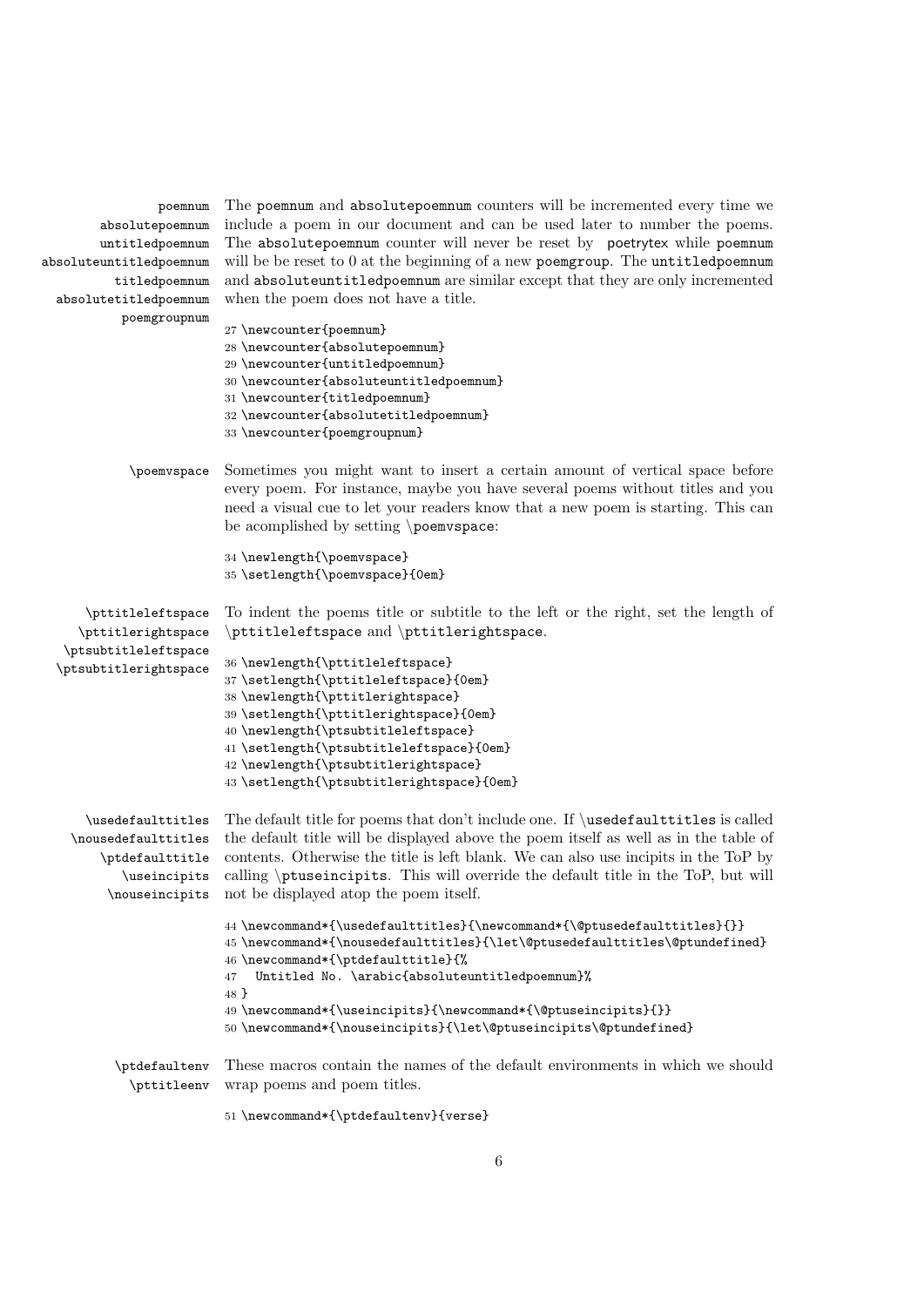```
52 \newcommand*{\pttitleenv}{center}
```

| \ptdefaultgroupenv<br>\grouppagestyle<br>\pregroupvspace<br>\postgroupvspace | The following macros can be used to configure how the poem group page looks.<br>53 \newcommand*{\ptdefaultgroupenv}{center}<br>54 \newcommand*{\grouppagestyle}{empty}<br>55 \newlength{\pregroupvspace}<br>56 \newlength{\postgroupvspace}<br>57 \setlength{\pregroupvspace}{\fill}<br>58 \setlength{\postgroupvspace}{\fill} |
|------------------------------------------------------------------------------|--------------------------------------------------------------------------------------------------------------------------------------------------------------------------------------------------------------------------------------------------------------------------------------------------------------------------------|
|                                                                              | Annotation config                                                                                                                                                                                                                                                                                                              |
| annotationnum<br>absoluteannotationnum                                       | Like their poem counterparts, these counters are incremented each time an anno-<br>tation is created and the non-absolute version may be reset when the poem group<br>changes.                                                                                                                                                 |
|                                                                              | 59 \newcounter{annotationnum}<br>60 \newcounter{absoluteannotationnum}                                                                                                                                                                                                                                                         |
| \ptannotationenv                                                             | This contains the name of the default environment in which we should wrap an-<br>notations.                                                                                                                                                                                                                                    |
|                                                                              | 61 \newcommand*{\ptannotationenv}{flushleft}                                                                                                                                                                                                                                                                                   |
|                                                                              | Dedication                                                                                                                                                                                                                                                                                                                     |
|                                                                              | After your title page you might want to add a dedication page.                                                                                                                                                                                                                                                                 |
| \ptdedication<br>\makededication                                             | As with the <i>\pttitle</i> and author commands you can simply redefine <i>\ptdedication</i><br>to change the dedication text.                                                                                                                                                                                                 |
|                                                                              | To create a dedication page, the $\mathcal{A}$ makededication command can be called. By de-<br>fault, this command aligns everything to the right using the flushright environment,<br>however, by adding an optional argument you can specify another environment to<br>wrap the dedication in.                               |
|                                                                              | 62 \newcommand*{\ptdedication}{Renew \textsf{\textbackslash ptdedication}}<br>63 \newcommand*{\makededication}[1] [flushright] {%<br>\thispagestyle{empty}<br>64<br>\vspace*{\prededicationvspace}<br>65<br>$\begin{bmatrix} \begin{array}{c} \end{array} \end{bmatrix}$<br>66                                                 |
|                                                                              | \beforededication{\dedicationformat\ptdedication}\afterdedication<br>67<br>$\end{41}$<br>68<br>\vspace*{\postdedicationvspace}<br>69<br>70 }                                                                                                                                                                                   |

<span id="page-6-1"></span>For example, you might do something like the following: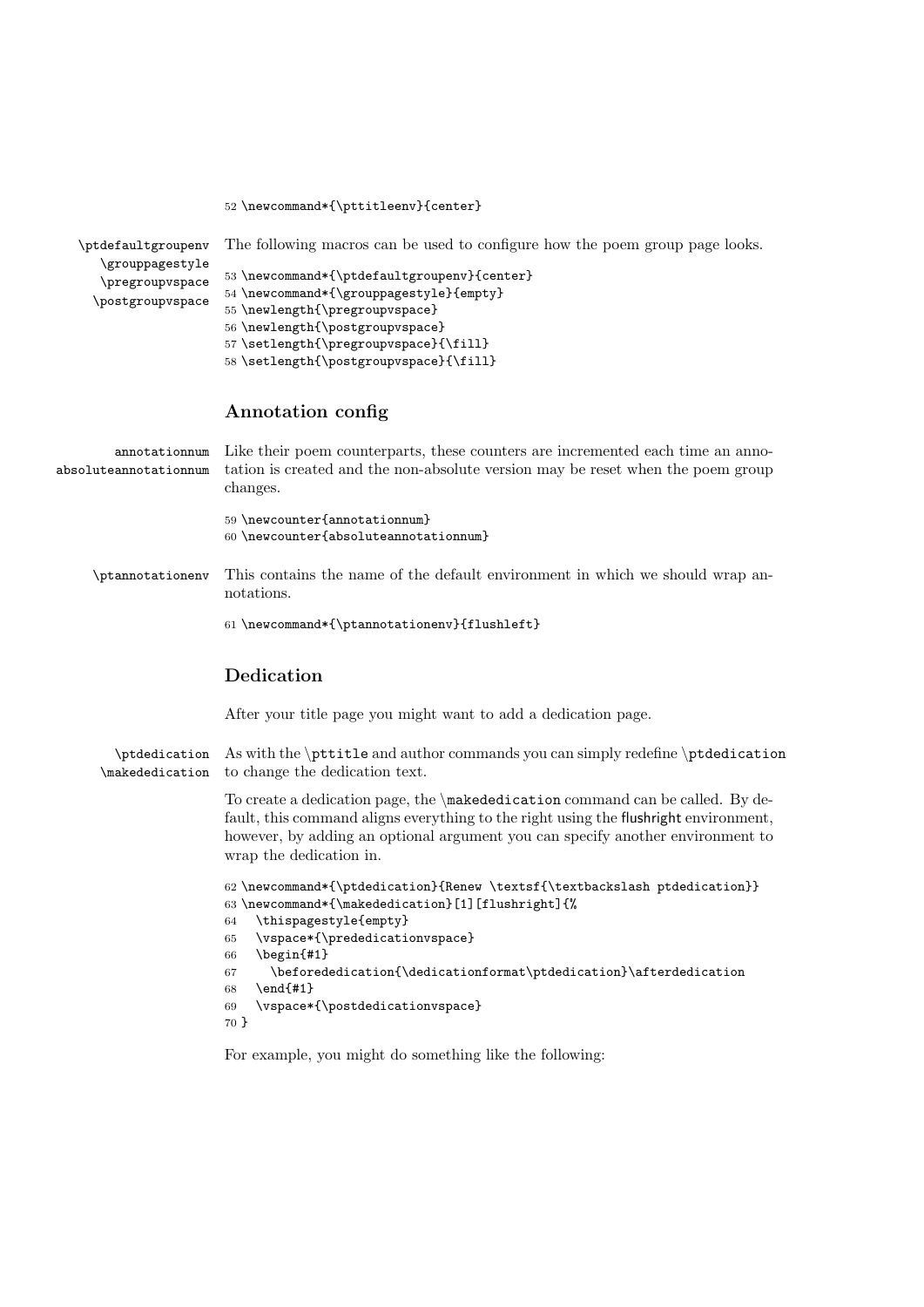```
\renewcommand*{\ptdedication}{%
Frontmatter haiku:\\*
This is dedicated to\\*
Someone else, not you.
}
\makededication[center]
```
Frontmatter haiku: This is dedicated to Someone else, not you.

#### <span id="page-7-0"></span>Tables and links

Next we setup the table of contents and list of poems:

\listofpoems \resetnumon The \listofpoems command is nothing more than a convenient alias for \listofpoem as defined by the tocloft package. We can reset poem numbering at a given point by redefining the \resetnumon macro. 71 \newcommand\*{\resetnumon}{} 72 \newlistof[\resetnumon]{poem}{top}{\topname} 73 \newcommand\*{\listofpoems}{\listofpoem} \topname \topentrytype \toptocentrytype default entry type for the ToP in the ToC. The value of \topname will be rendered atop the Table of Poems, and \topentrytype will set the default entry type for poems in the ToP. \toptocentrytype sets the 74 \newcommand\*{\topname}{List of Poems} 75 \newcommand\*{\topentrytype}{subsection} 76 \newcommand\*{\toptocentrytype}{section} \listpoemsintoc \nolistpoemsintoc \tocentrytype Using these commands you can cause poems to be listed in the ToC and set the entry type just like the ToP. By default, the ToC entry type is set to \topentrytype. 77 \newcommand\*{\listpoemsintoc}{\newcommand\*{\@ptlistpoemsintoc}{}} 78 \newcommand\*{\nolistpoemsintoc}{\let\@ptlistpoemsintoc\@ptundefined} 79 \newcommand\*{\tocentrytype}{\topentrytype} We then set the secnumdepth and tocdepth counters to disable chapter, section, and subsection numbering, and to limit the maximum depth of entries in the ToC. 80 \setcounter{secnumdepth}{-1} 81 \setcounter{tocdepth}{2} 82 \renewcommand\*{\listtablename}{\topname} \maketoc Once you've configured the ToC and ToP you probably want to insert them \maketop \maketop\* into your document somewhere. While you could just use the LATEX command \tableofcontents for the ToC, we provide an alternative that adds a bit of formatting and clears the page. By default the ToP creates a listing for itself in the ToC—using the star modifier prevents this. An example table of poems can be found at the end of this document.

```
83 \newcommand*{\maketoc}{%
84 \beforetoc
```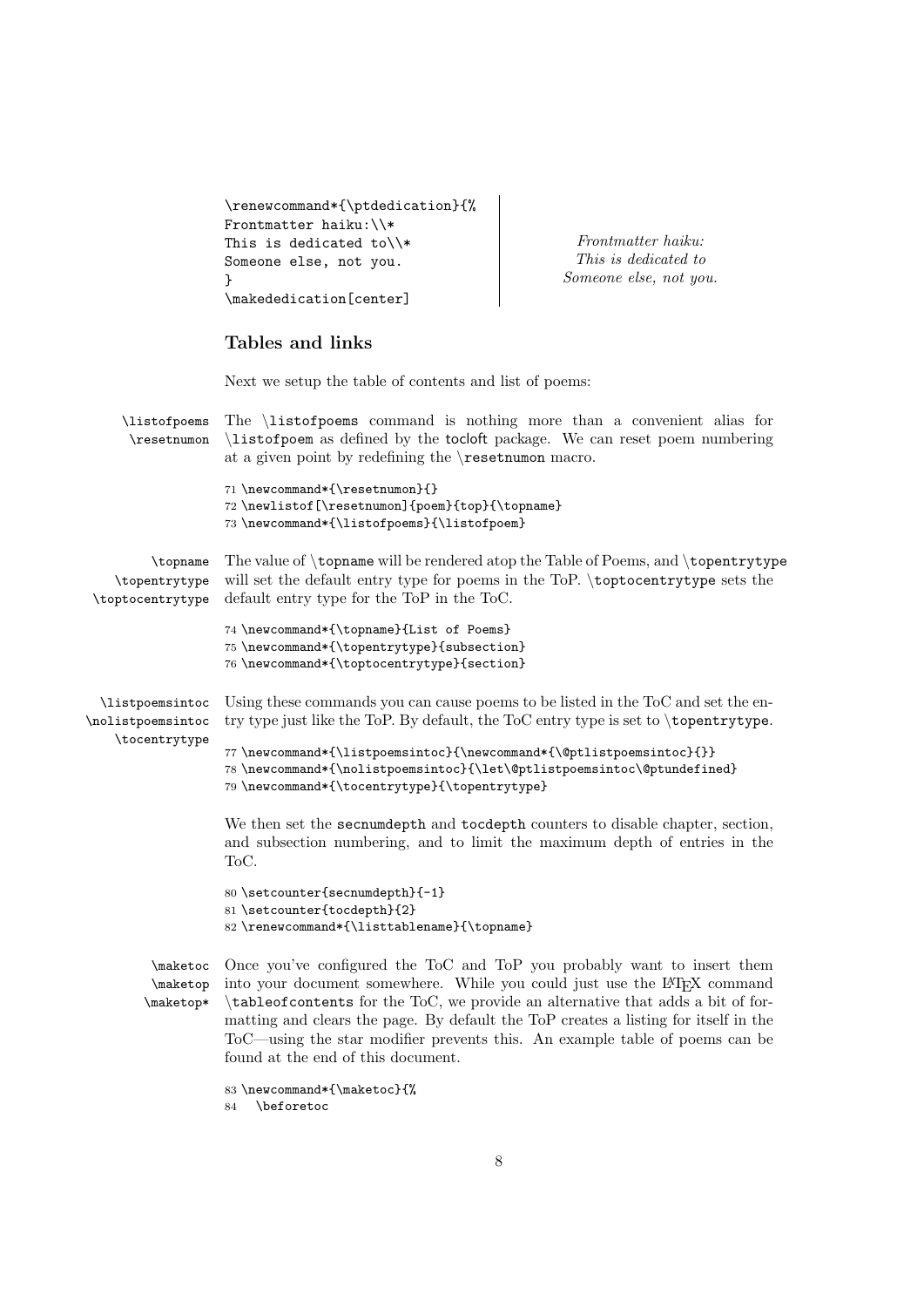```
85 \tableofcontents
86 \pagestyle{plain}
87 \aftertoc
88 \clearpage
89 \thispagestyle{empty}
90 }
91 \newcommand*{\maketop}{\@ifstar{\@ptmaketopStar}{\@ptmaketopNoStar}}
92 \newcommand*{\@ptmaketopStar}{%
93 \cleardoublepage
94 \beforetop
95 \listofpoems
96 \pagestyle{plain}
97 \aftertop
98 \clearpage
99 }
100 \newcommand*{\@ptmaketopNoStar}{%
101 \cleardoublepage
102 \beforetop
103 \phantomsection
104 \addcontentsline{toc}{\toptocentrytype}{\topname}
105 \listofpoems
106 \pagestyle{plain}
107 \aftertop
108 \clearpage
109 }
```

```
\numbertop
Placing one of these commands in your document preamble will cause the table of
 \numbertoc
\nonumbertop
\nonumbertoc 110 \newcommand*{\numbertop}{\newcommand*{\@ptnumbertop}{}}
             poems or table of contents to be numbered (or stop them from being numbered).
             111 \newcommand*{\numbertoc}{\newcommand*{\@ptnumbertoc}{}}
             112 \newcommand*{\nonumbertop}{\let\@ptnumbertop\@ptundefined}
```

```
113 \newcommand*{\nonumbertoc}{\let\@ptnumbertoc\@ptundefined}
```
### <span id="page-8-0"></span>Hooks and formatting

A great many commands are provided to act as hooks into various parts of poetrytex. These commands don't do anything initially, but can be redefined to customize the way poetrytex behaves.

#### <span id="page-8-1"></span>Title page

```
\beforetitle
    \aftertitle
\beforesubtitle
but inside of any enclosing environments.
\aftersubtitle
  \beforeauthor <sup>114</sup> \newcommand*{\beforetitle}{}
   \afterauthor
115 \newcommand*{\aftertitle}{}
    \beforedate 117 \newcommand*{\aftersubtitle}{}
     \afterdate
                 These hooks get inserted before or after elements on the title page or dedication.
                 If the element has formatting, they will be inserted outside of the formatted block,
                116 \newcommand*{\beforesubtitle}{}
```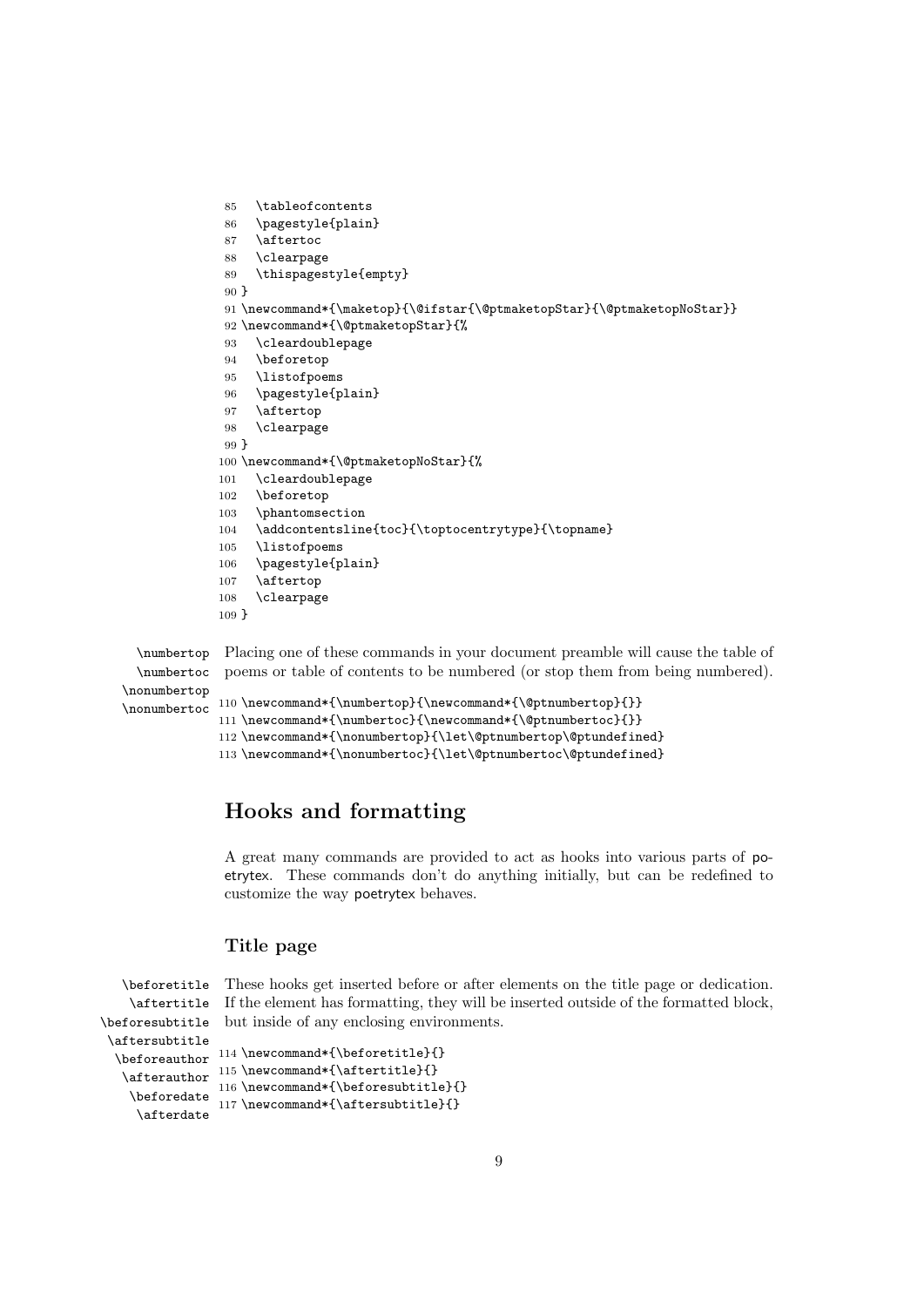```
118 \newcommand*{\beforeauthor}{}
119 \newcommand*{\afterauthor}{}
120 \newcommand*{\beforedate}{}
121 \newcommand*{\afterdate}{}
```
#### <span id="page-9-0"></span>Dedication

\dedicationformat \prededicationvspace \afterdedication ication text.

\postdedicationvspace defining \prededicationvspace and \postdedicationvspace or redefine the \beforededication beforededication and afterdedication hooks to insert content around the ded-Redefine \dedicationformat to change how the dedication text is formatted. You can change the length of the vspace around the dedication by re-

```
122 \newcommand*{\dedicationformat}{\normalfont\itshape}
123 \newlength{\prededicationvspace}
124 \newlength{\postdedicationvspace}
125 \setlength{\prededicationvspace}{\fill}
126 \setlength{\postdedicationvspace}{\fill}
127 \newcommand*{\beforededication}{}
128 \newcommand*{\afterdedication}{}
```
#### <span id="page-9-1"></span>Tables and links

\beforetoc Several hooks are provided which allow you to insert content before or after the \aftertoc tables:

```
\beforetop
```

```
\aftertop 129 \newcommand{\beforetoc}{}
          130 \newcommand{\aftertoc}{}
          131 \newcommand{\beforetop}{}
          132 \newcommand{\aftertop}{}
```
#### <span id="page-9-2"></span>Poem group

\beforepoemgroup \afterpoemgroup The following hooks occur before and after a new poem group. 133 \newcommand\*{\beforepoemgroup}{\cleardoublepage}

```
134 \newcommand*{\afterpoemgroup}{\clearpage}
```
## <span id="page-9-3"></span>Poems and annotations

Now that we've got all the boilerplate, configuration, titles, tables, and properties out of the way, it's time to move on to the core functionality of poetrytex: displaying and organizing poems!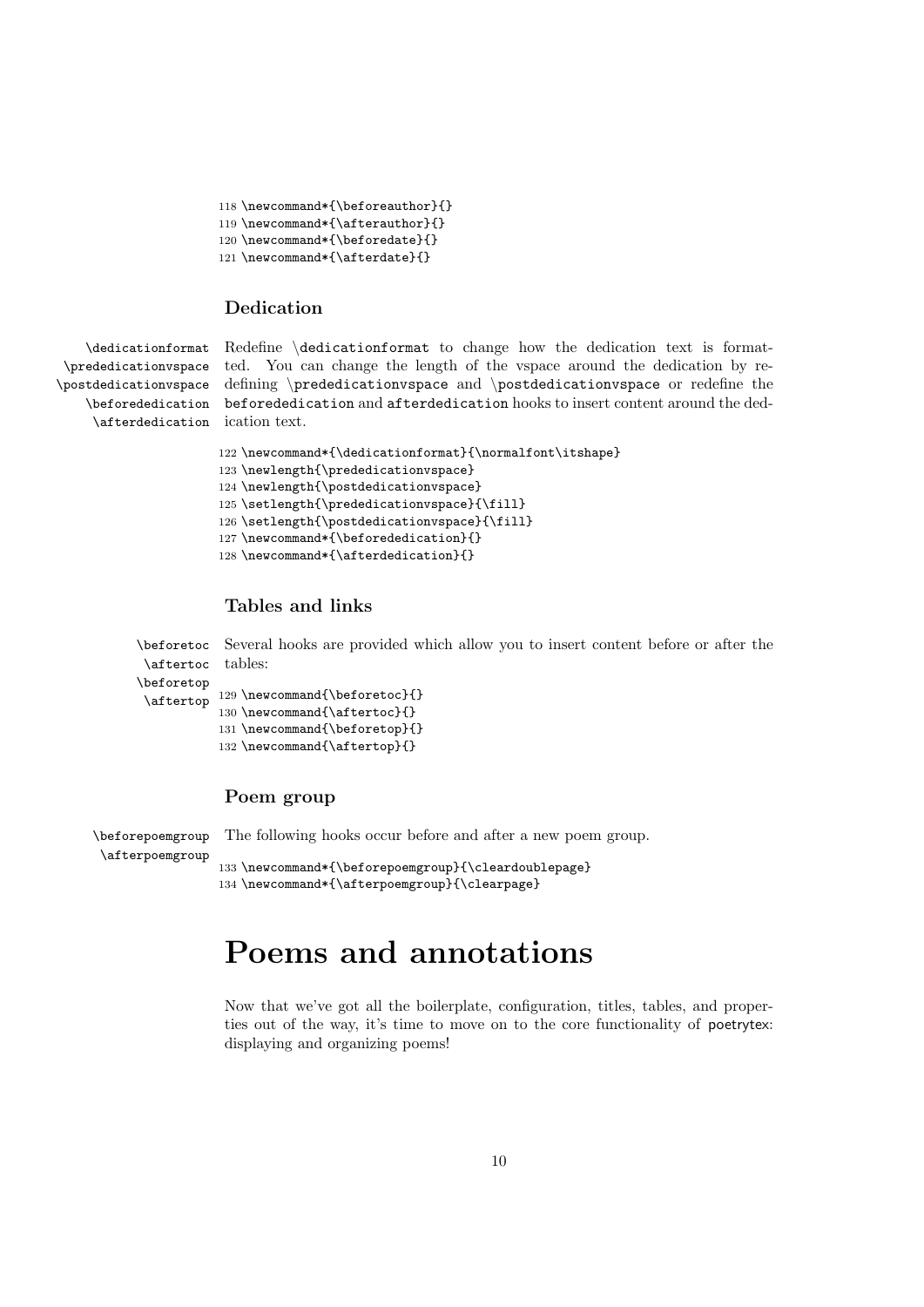#### <span id="page-10-0"></span>The poem environment

poem Inserting a poem or other writing into your anthology is accomplished by wrapping it in the poem environment. This environment takes in two arguments, the title and subtitle (or author, date, etc.) of the poem.

135 \newenvironment{poem}[3][\ptdefaultenv]{%

\@ptwrapenvironment By default poem re-wraps your text in the verse environment. However, this can be changed by passing in an optional argument with the name of another environment to wrap it in (eg. center) or, for all poems, by redefining ptdefaultenv.

```
136 \newcommand*{\@ptwrapenvironment}{#1}
```
For example, a poem wrapped in the center environment might look like this:

<span id="page-10-1"></span>

| \begin{poem}[center]                        |                                        |
|---------------------------------------------|----------------------------------------|
| {The Sea Bell}{J.R.R. Tolkien}              |                                        |
| I walked by the sea,                        | The Sea Bell                           |
| and there came to me, $\setminus$           | J.R.R. Tolkien                         |
| as a star-beam on the wet sand, $\setminus$ |                                        |
| a white shell like a sea-bell;\\            |                                        |
| trembling it lay                            | I walked by the sea, and there came to |
| in my wet hand. $\setminus$                 | me.                                    |
| In my fingers shaken                        | as a star-beam on the wet sand.        |
| I heard waken $\setminus$                   | a white shell like a sea-bell;         |
| a ding within, by a harbour bar $\setminus$ | trembling it lay in my wet hand.       |
| a buoy swinging, a call ringing $\setminus$ | In my fingers shaken I heard waken     |
| over endless seas,                          | a ding within, by a harbour bar        |
| faint now and far\ldots                     | a buoy swinging, a call ringing        |
| \end{poem}                                  | over endless seas, faint now and far   |

\incipit An incipit can be declared within the poem environment using the \incipit \incipit\* command. This will reprint the first argument so you don't have to write your first line twice. This is useful for untitled poems as you can put their incipit in the ToP in place of a default title.  $\infty$  will declare an incipit but will not reprint its argument, for cases where the incipit differs from the actual line.

```
137 \newcommand*{\incipit}{%
138 \@ifstar{%
139 \@ptincipitStar
140 }{%
141 \@ptincipitNoStar
142 }
143 }
144 \newcommand*{\@ptincipitNoStar}[1]{%
145 \global\expandafter\def%
146 \qquad \text{csname}%
147 @poem\arabic{absolutepoemnum} incipit%
148 \endcsname{##1}%
149 ##1%
150 }
```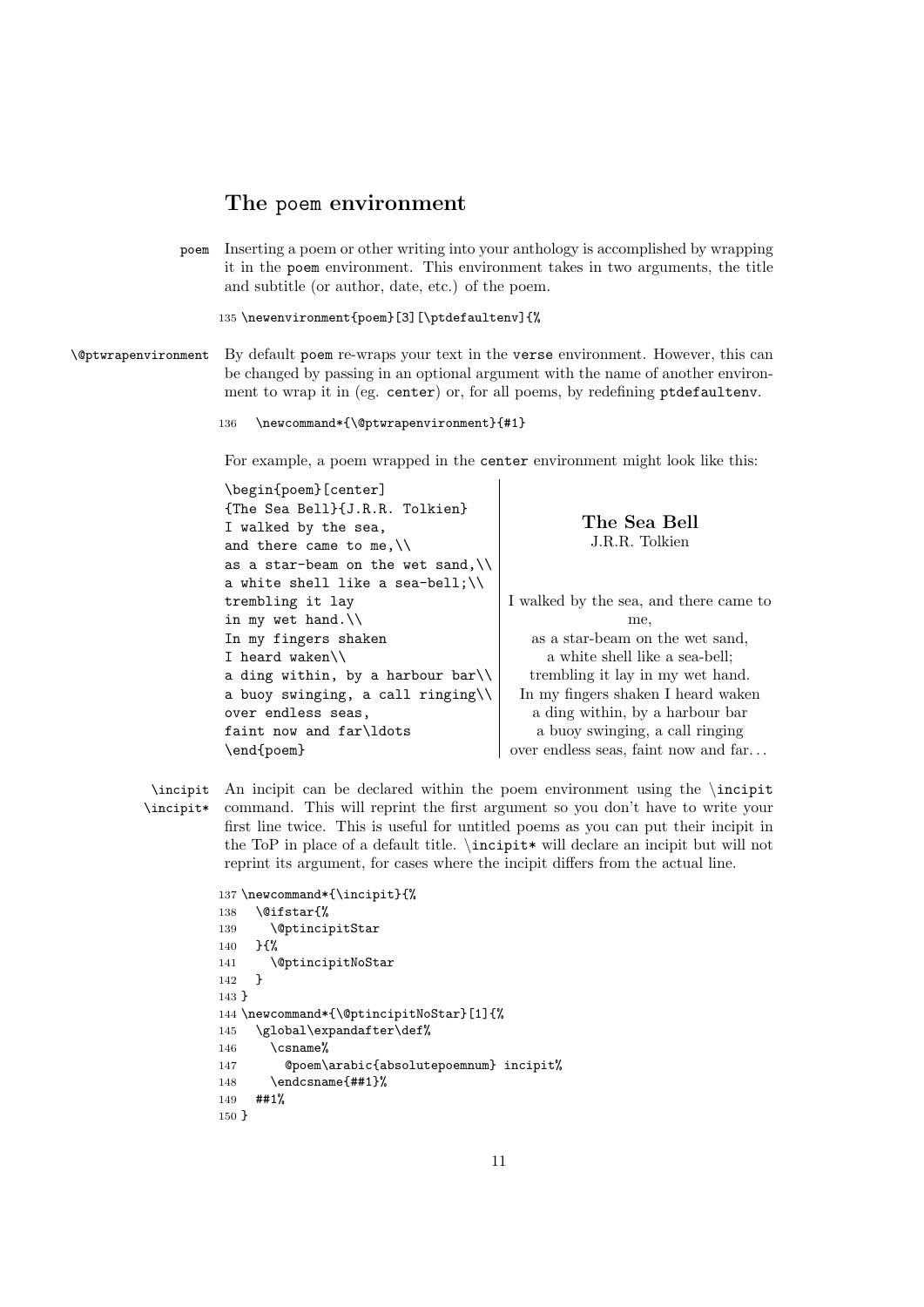```
151 \newcommand*{\@ptincipitStar}[1]{%
152 \global\expandafter\def%
153 \qquad \text{Csmame}%
154 @poem\arabic{absolutepoemnum} incipit%
155 \endcsname{##1}%
156 }
```
\theincipit After an incipit has been declared, this will expand to the text of the incipit for the current poem.

```
157 \newcommand*{\theincipit}{%
158 \csname @poem\arabic{absolutepoemnum} incipit\endcsname%
159 }
```
This poem has a (slightly modified) default title and an incipit in the ToP:

```
\usedefaulttitles
\useincipits
\renewcommand*{\ptdefaulttitle}{%
Untitled \textnumero\
\arabic{absoluteuntitledpoemnum}%
}
\begin{poem}{}{Traditional}
\incipit{Media vita in morte%
  sumus};\\*
Quem qu\ae rimus adjutorem nisi%
  te, Domine?\\*
Qui pro peccatis nostris juste%
  irasceris\\*
Sancte Deus, Sancte fortis,%
  Sancte et misericors
  Salvator, \\*
Amar\ae morti ne tradas nos.
\end{poem}
                                            vator,
```
<span id="page-11-0"></span>Untitled № 1 Traditional

Media vita in morte sumus; Quem quærimus adjutorem nisi te, Domine? Qui pro peccatis nostris juste irasceris Sancte Deus, Sancte fortis, Sancte et misericors Sal-

Amaræmorti ne tradas nos.

Now we render the page header, title, and the actual poem:

```
160 \addtocounter{poemnum}{1}
161 \addtocounter{absolutepoemnum}{1}
162 \poetryheadings
163 \ifx&#2&%
164 \addtocounter{untitledpoemnum}{1}
165 \addtocounter{absoluteuntitledpoemnum}{1}
166 \else
167 \addtocounter{titledpoemnum}{1}
168 \addtocounter{absolutetitledpoemnum}{1}
169 \fi
170 \vspace*{\poemvspace}
171 \begin{\pttitleenv}
172 \refstepcounter{poem}%
173 \phantomsection%
174 \addcontentsline{top}{\topentrytype}{%
175 \ifx\@ptnumbertop\@ptundefined%
```
12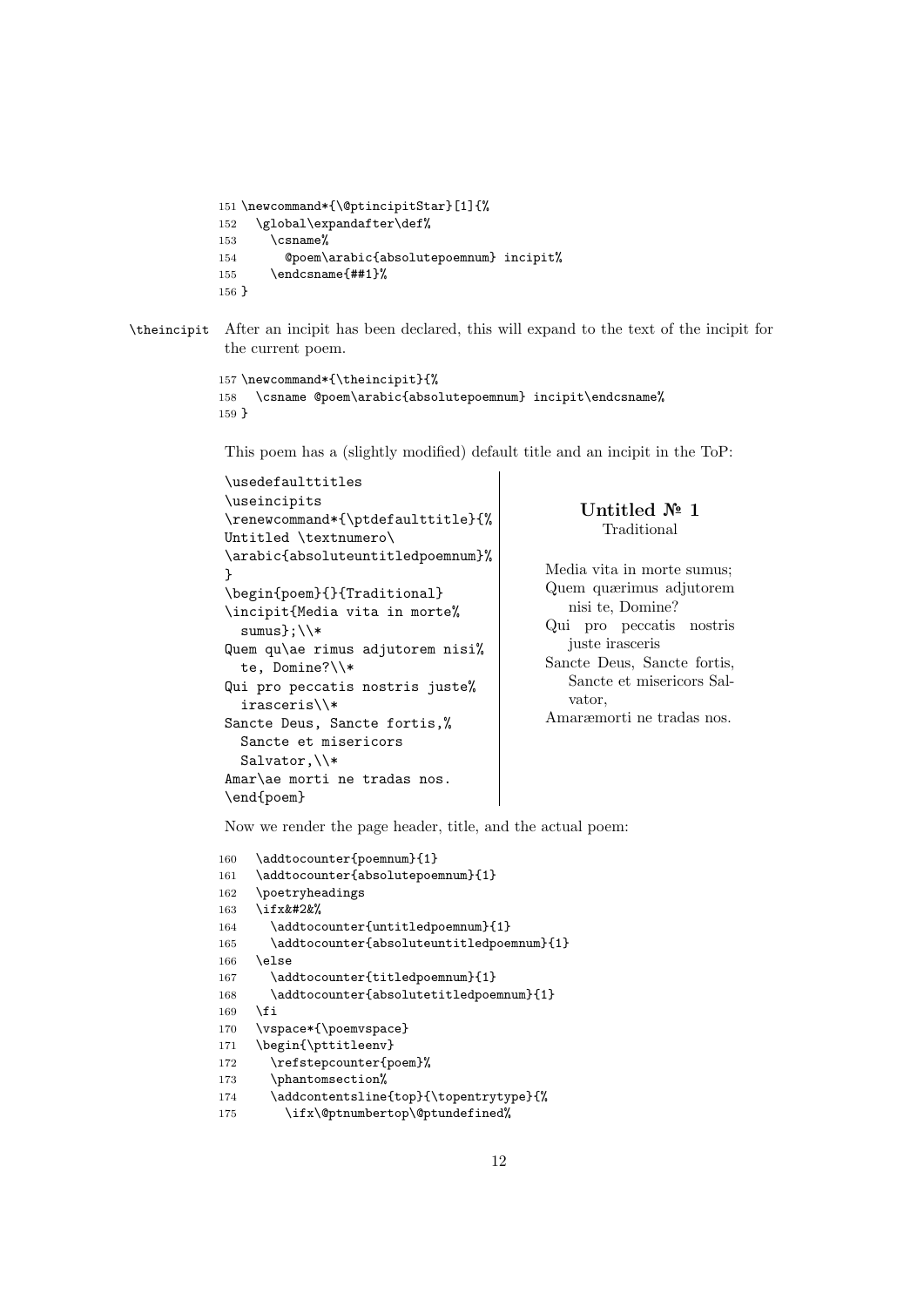```
176 \text{relax\textit{\%}}177 \else%
178 \toppoemnum%
179 \overline{179}180 \ifx&#2&%
181 \ifx\@ptuseincipits\@ptundefined%
182 \ptdefaulttitle%
183 \else%
184 {\incipittopformat \theincipit}%
185 \overrightarrow{185}186 \else%
187 #2%
188 \overleftrightarrow{fi}189 }%
190 \ifx\@ptlistpoemsintoc\@ptundefined%
191 \relax%
192 \else%
193 \addcontentsline{toc}{\tocentrytype}{%
194 \ifx\@ptnumbertoc\@ptundefined%
195 \relax%
196 \else%
197 \tocpoemnum%
198 \overline{\iota}199 \ifx&#2&%
200 \ifx\@ptuseincipits\@ptundefined%
201 \ptdefaulttitle%
202 \else%
203 {\incipittocformat \theincipit}%
204 \overrightarrow{1\%}205 \else%
206 #2%
207 \fi%
208 }%
209 \overline{\text{if}'}210 \ifx\hypertarget\@ptundefined%
211 \relax%
212 \else%
213 \hypertarget{\@ptpoemlabeltext\arabic{absolutepoemnum}}{}%
214 \overrightarrow{12}215 {\poemtitleformat%
216 \ifx\@ptnumberpoems\@ptundefined
217 \relax
218 \else
219 \titlepoemnum
220 \overline{\text{if'}}221 \iint x \& # 2 \&%
222 \ifx\@ptusedefaulttitles\@ptundefined%
223 \relax%
224 \else%
225226 \hspace*{\pttitlerightspace}\\*%
227 \ifmmode{\big\langle} 1 \leq j \leq 2 \leq n \big\rangle228 \else
229 \hspace*{\pttitleleftspace}#2\hspace*{\pttitlerightspace}\\*%
```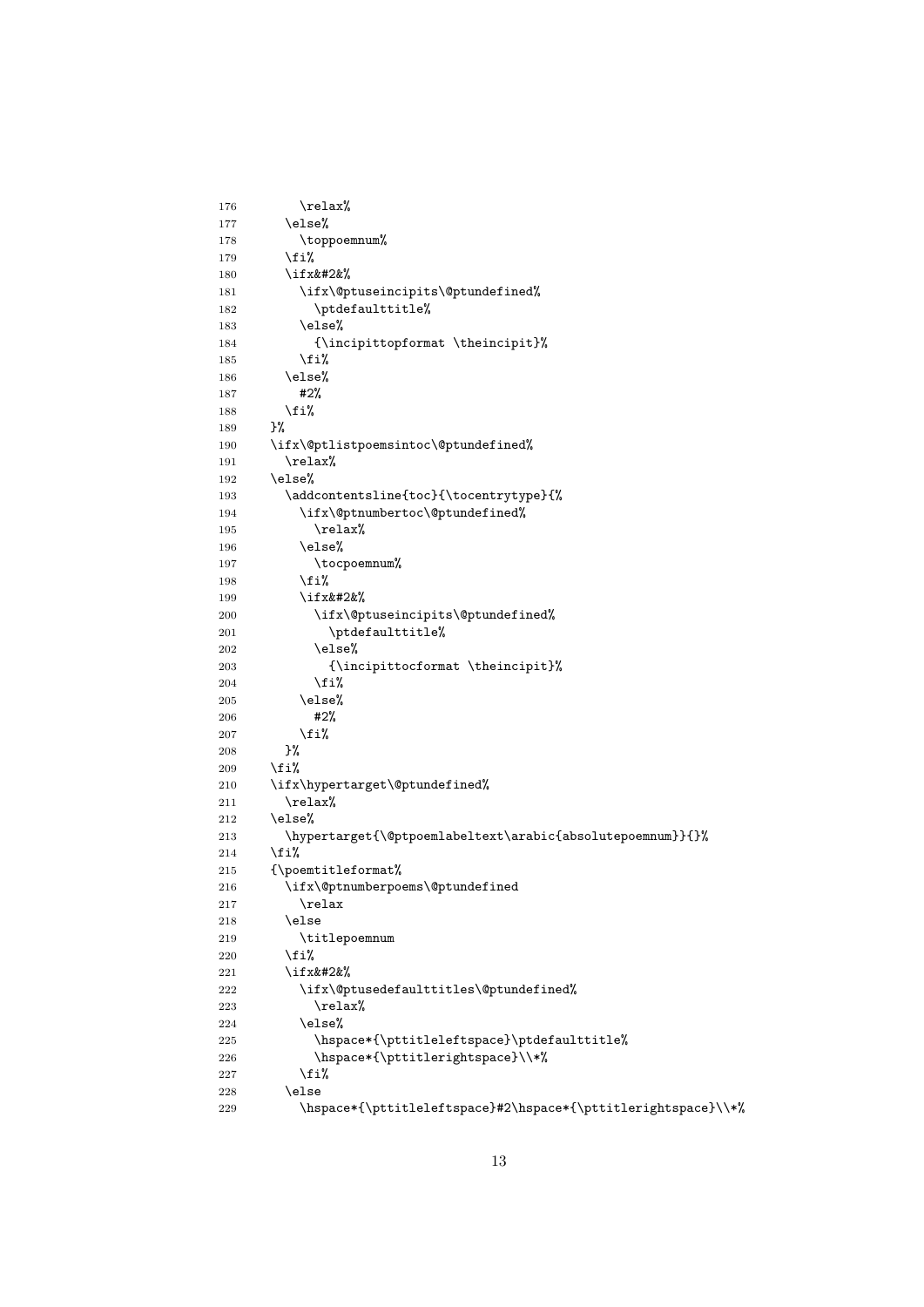```
230 \overline{\text{1230}}231 }%
232 \hspace*{\ptsubtitleleftspace}#3\hspace*{\ptsubtitlerightspace}
233 \end{\pttitleenv}
234 \nopagebreak
235 \begin{\@ptwrapenvironment}
236 \begingroup\setlength{\parskip}{\stanzaparskip}%
237 }{%
238 \endgroup
239 \end{\@ptwrapenvironment}%
240 \ifx\@ptclearpageafterpoem\@ptundefined%
241 \relax%
242 \else%
243 \clearpage%
244 \overline{\text{f}i\text{}}245 }
```
## <span id="page-13-0"></span>Formatting poems

The poem environment provides some reasonable defaults for formatting your work but chances are you want a little more control.

#### <span id="page-13-1"></span>Headings

```
\poetryheadings Every time a new poem environment is created we automatically call \poetryheadings.
                  By redefining this you can change how your headings look, use packages like fan-
                 cyhdr, or remove headers from poem pages altogether.
```

```
246 \newcommand*{\poetryheadings}[0]{%
247 \pagestyle{myheadings}
248 \markboth{\ |\ \textsc{\pttitle}\hfill }
249 {\hfill\text{c}} \ | \250 }
```
#### <span id="page-13-2"></span>Numbering

\numberpoems \nonumberpoems This command determines if the poems should display their number above the title. Generally these should be called from the preamble but they can be defined at any point in your document to change how numbering works, or to turn on numbering from that point forward.

```
251 \newcommand*{\numberpoems}{\newcommand*{\@ptnumberpoems}{}}
252 \newcommand*{\nonumberpoems}{\let\@ptnumberpoems\@ptundefined}
```
Using \numberpoems results in: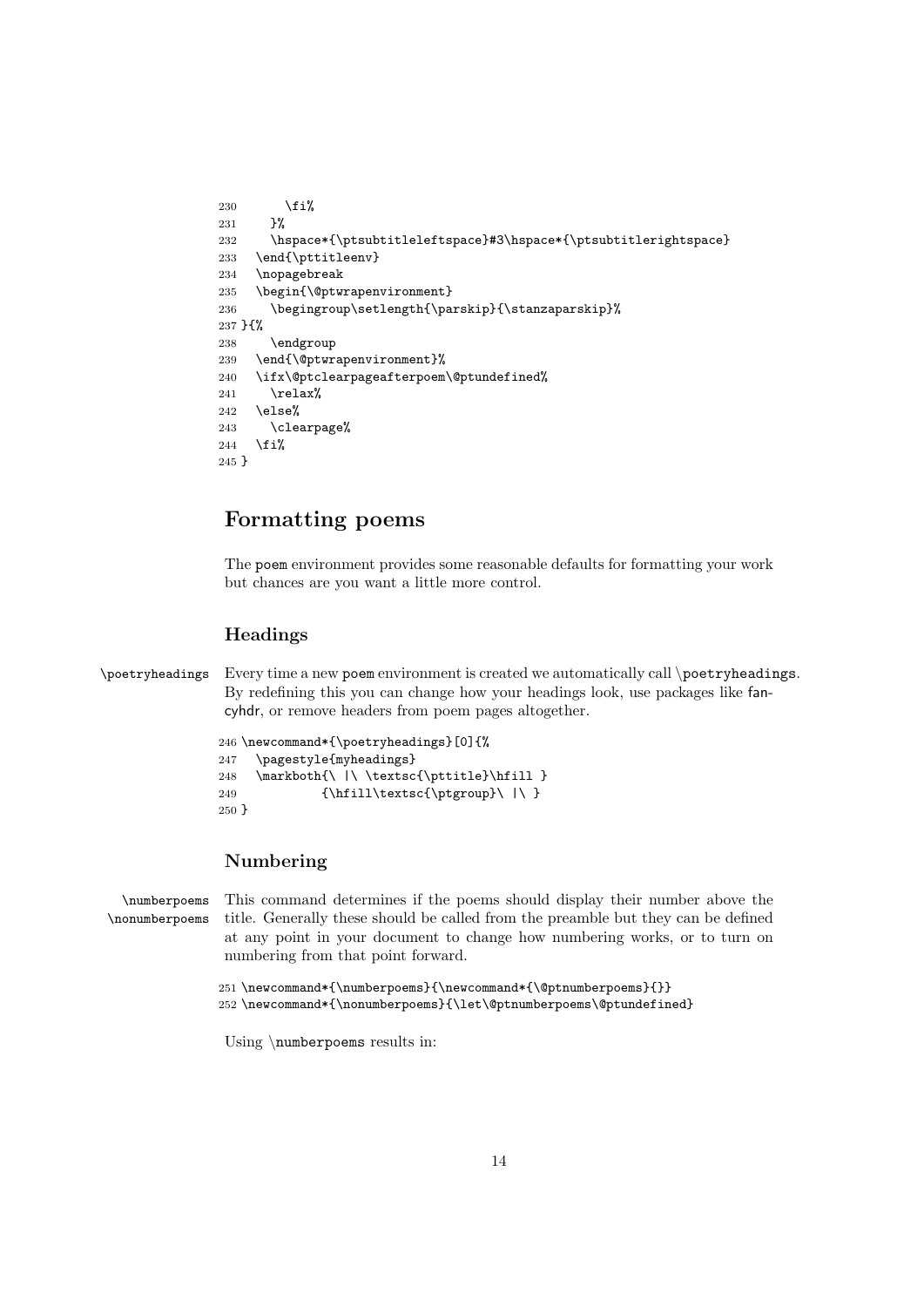\numberpoems \numbertop

\begin{poem}{The Highwayman} {Alfred Noyes} The wind was a torrent of darkness among the gusty trees,\\ The moon was a ghostly galleon tossed upon cloudy seas,\\ The road was a ribbon of moonlight over the purple moor% \ldots \end{poem}

<span id="page-14-0"></span>3 The Highwayman Alfred Noyes

The wind was a torrent of darkness among the gusty trees,

The moon was a ghostly galleon tossed upon cloudy seas,

The road was a ribbon of moonlight over the purple moor . . .

\titlepoemnum \toppoemnum \tocpoemnum can customize how the numbering looks. These commands are used to insert the poem number into the poem title, the table of poems, and the table of contents respectively. By redefining them you

```
253 \newcommand*{\titlepoemnum}{\arabic{absolutepoemnum}\\*}
254 \newcommand*{\toppoemnum}{\arabic{absolutepoemnum}.\ }
255 \newcommand*{\tocpoemnum}{\toppoemnum}
```
If we want to use uppercase roman numerals on the poems, and lowercase roman numerals in the [Table of Poems](#page-27-0), we could redefine them like so:

```
\numberpoems
\numbertop
\renewcommand*{\titlepoemnum}{%
  \unskip\Roman{poemnum}\\}
\renewcommand*{\toppoemnum}{
 \unskip\roman{poemnum}.\ }
```

```
\begin{poem}%
{The Lady of Shalott}%
{Alfred Tennyson (1842)}
On either side the river lie\\
Long fields of barley and
of rye,\\
That clothe the wold and meet
the sky;\\
And through the field the road
runs by\\
To many-towered Camelot;\\
And up and down the people go, \backslash \backslashGazing where the lilies blow\\
Round an island there below,\\
The island of Shalott---
\end{poem}
```
#### IV

#### <span id="page-14-1"></span>The Lady of Shalott Alfred Tennyson (1842)

On either side the river lie Long fields of barley and of rye,

That clothe the wold and meet the sky;

And through the field the road runs by

To many-towered Camelot; And up and down the people go,

Gazing where the lilies blow Round an island there below,

The island of Shalott—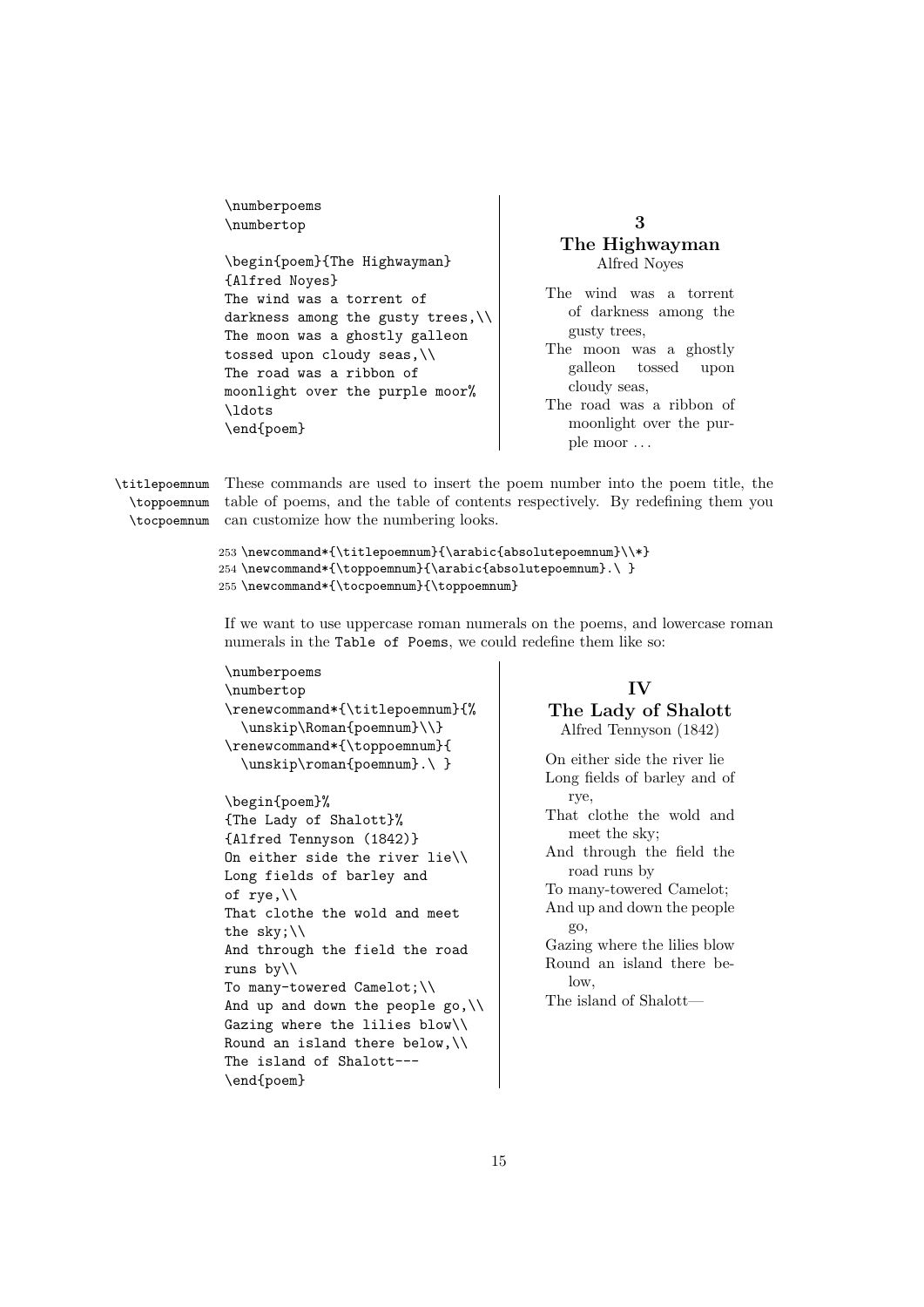#### <span id="page-15-0"></span>Spacing and indentation

```
\stanzaparskip This length is used to change the parskip within a poem environment.
                            256 \newlength{\stanzaparskip}
                            257 \setlength{\stanzaparskip}{0.7em}
       \clearpageafterpoem
     \noclearpageafterpoem
 \clearpageafterannotation
\noclearpageafterannotation 258 \newcommand*{\clearpageafterpoem}{\newcommand*{\@ptclearpageafterpoem}{}}
                            clearpageafterpoem and clearpageafterannotation cause the page to be
                            cleared after every poem environment or annotation environment respectively.
                            259 \newcommand*{\clearpageafterannotation}{\newcommand*{\@ptclearpageafterannotation}{}}
```

```
260 \newcommand*{\noclearpageafterpoem}{\let\@ptclearpageafterpoem\@ptundefined}
261 \newcommand*{\noclearpageafterannotation}{\let\@ptclearpageafterannotation\@ptundefined}
```
\ptind \ptind\*

\ptgap The \ptgap length and \ptind command are two of those places where poetrytex strays a bit into the realm of poetry typesetting. They overlap with the verse package's \vgap and \vin commands and insert indentation at at the beginning of a line. This is useful for typesetting poems consistently when the verse package is not loaded. Redefine \ptgap to change the length that \ptind indents by. The starred version of ptind uses \hspace\*.

```
262 \newlength{\ptgap}
263 \setlength{\ptgap}{2em}
264 \newcommand*{\ptind}{%
265 \@ifstar{%
266 \@ptindStar
267 }{%
268 \@ptindNoStar
269 - 3270 }
271 \newcommand*{\@ptindStar}{\hspace*{\ptgap}}
272 \newcommand*{\@ptindNoStar}{\hspace{\ptgap}}
```
Using it works something like this:

```
\setlength{\ptgap}{2em}
\begin{poem}[flushleft]{PoE\TeX}
{An {\tipaencoding
/Ig"zA:mp@l/} poem}
There once was a poem called%
PoE\TeX\\*
That's name sounded somewhat%
{\tipaencoding /p@"TEtEk/}.\\*
\ptind It was really quite%
sad,\\*
\ptind to see pronunciation%
so bad, \sqrt{*}And to read such a terrible%
{\tipaencoding /"lIme(@)rEk/}!
\end{poem}
```
#### **PoET<sub>F</sub>X**

```
An /Ig'za:mpəl/ poem
```
<span id="page-15-1"></span>There once was a poem called PoETEX That's name sounded somewhat  $/$ pa' $\theta$ *etek*/.

It was really quite sad, to see pronunciation so bad, And to read such a terrible  $/$ 'lıme(ə)r $\epsilon$ k/!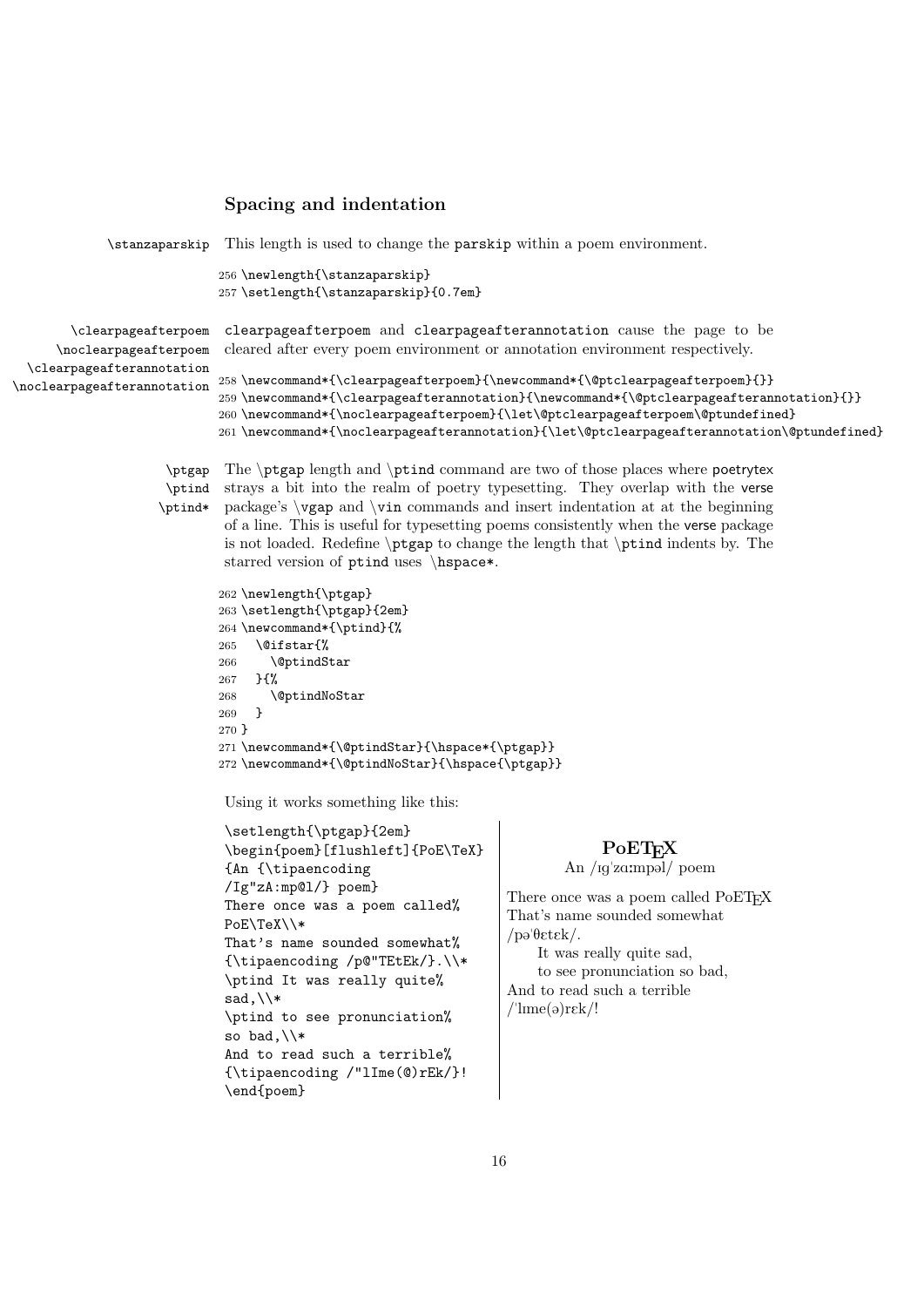### <span id="page-16-0"></span>Style

\poemtitleformat By redefining \poemtitleformat we can change how the poem title is rendered.

 ${\bf \mbox{\texttt{b}normal} {\bf \strut} {\bf \strut} {\bf \strut} {\bf \strut} {\bf \strut} {\bf \strut} {\bf \strut} {\bf \strut} {\bf \strut} {\bf \strut} {\bf \strut} {\bf \strut} {\bf \strut} {\bf \strut} {\bf \strut} {\bf \strut} {\bf \strut} {\bf \strut} {\bf \strut} {\bf \strut} {\bf \strut} {\bf \strut} {\bf \strut} {\bf \strut} {\bf \strut} {\bf \strut} {\bf \strut} {\bf \strut} {\bf \strut} {\bf \strut} {\bf \strut} {\bf \strut} {\bf \strut} {\bf \strut} {\bf \$ 

<span id="page-16-1"></span>This can be used for everything from changing the font size to adding interesting effects:

| Henry Wadsworth Longfellow<br>The shades of night were<br>As through an Alpine village<br>A youth, who bore, 'mid<br>A banner with the strange |
|------------------------------------------------------------------------------------------------------------------------------------------------|
| Similarly we can change how the incipit is rendered in the Table of Poems or Table                                                             |
|                                                                                                                                                |
| If you want a stylistic marker between two poems, or between sections or stanzas                                                               |
| The ptspacergap length is the indentation of the spacer, and \ptspacerchar is                                                                  |
| The starred version of the ptspacer command uses \hspace* for indention.                                                                       |
|                                                                                                                                                |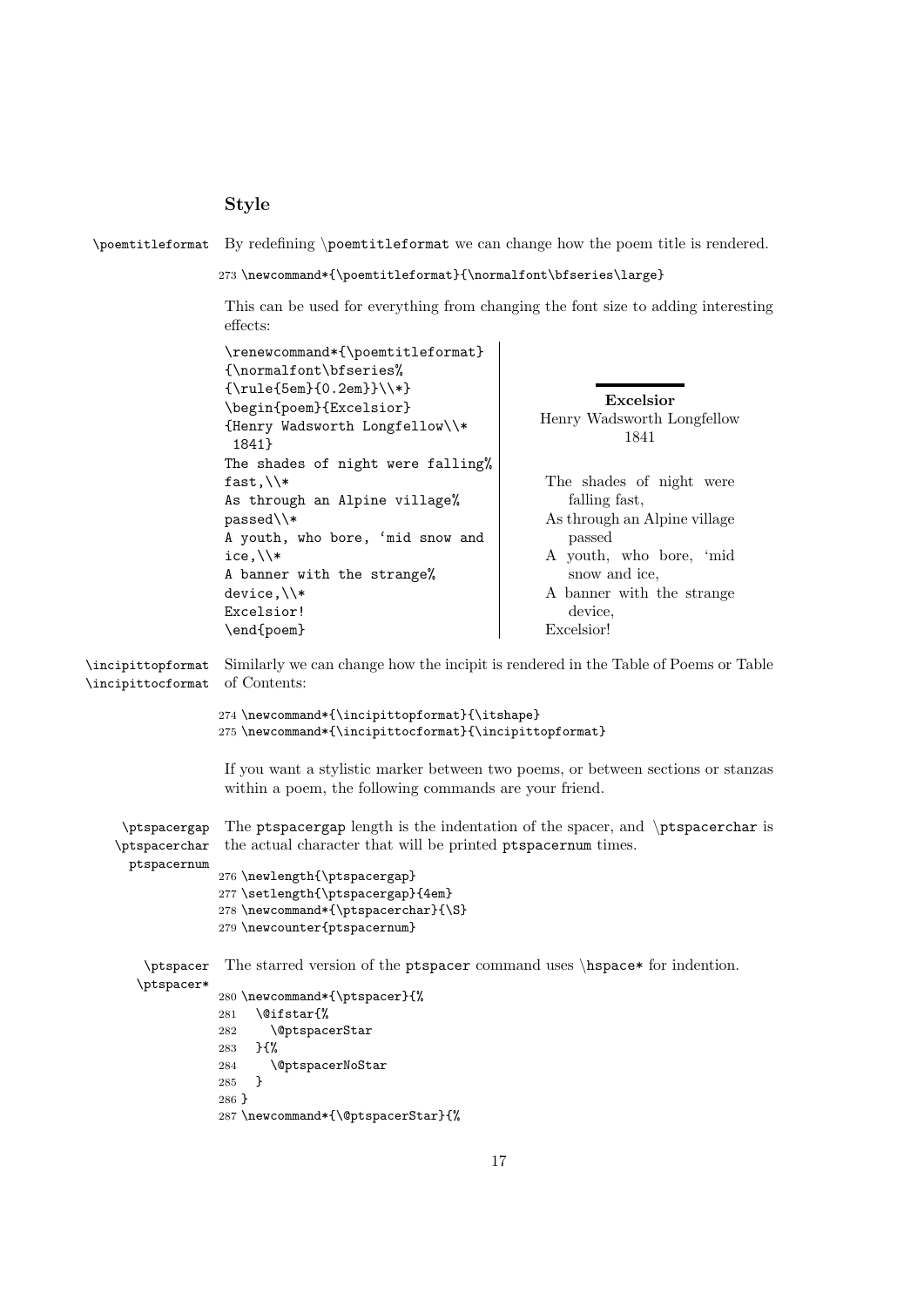```
288 \hspace*{\ptspacergap}%
289 \@ptrepeat{\value{ptspacernum}}{\ptspacerchar}%
290 }
291 \newcommand*{\@ptspacerNoStar}{%
292 \hspace{\ptspacergap}%
293 \@ptrepeat{\value{ptspacernum}}{\ptspacerchar}%
294 }
295 \ExplSyntaxOn
296 \cs_new_eq:NN \@ptrepeat \prg_replicate:nn
297 \ExplSyntaxOff
```
For example:

```
\renewcommand{\ptspacerchar}{\o}
\setcounter{ptspacernum}{2}
\begin{poem}{The Love Song%
of J. Alfred Prufrock}
{T.S. Eliot}
\ldots I should have been a pair%
of ragged claws\\
Scuttling across the floors of%
silent seas.
```
#### \ptspacer

```
And the afternoon, the evening,
sleeps so peacefully!\\
Smoothed by long fingers, \setminusAsleep\ldots\ tired\ldots\ or%
it malingers,\\
Stretched on the floor, here%
beside you and me\ldots
\end{poem}
```
#### <span id="page-17-1"></span>The Love Song of J. Alfred Prufrock T.S. Eliot

. . . I should have been a pair of ragged claws Scuttling across the floors of silent seas.

øø

And the afternoon, the evening, sleeps so peacefully! Smoothed by long fingers, Asleep. . . tired. . . or it malingers, Stretched on the floor, here beside you and me. . .

#### <span id="page-17-0"></span>Groups and linking

When putting together a large collection of poetry and prose you most likely need a way to organize your works and find them quickly. While the table of poems helps we might also want to link directly to poems, or further subdivide the collection into groups of related works (by year written, or subject matter for instance).

\linktopoem We can [link](#page-10-1) [to](#page-11-0) [poems](#page-14-0) easily enough by providing linktopoem with the text for the link and, optionally, the number of the poem to link to. If only one argument is given it is used as both the link destination and text. This macro only works if the hyperref package is loaded; otherwise, text is just passed through.

```
298 \newcommand*{\linktopoem}[2][ptnull]{%
299 \ifx\hyperlink\@ptundefined
300 #2\relax%
```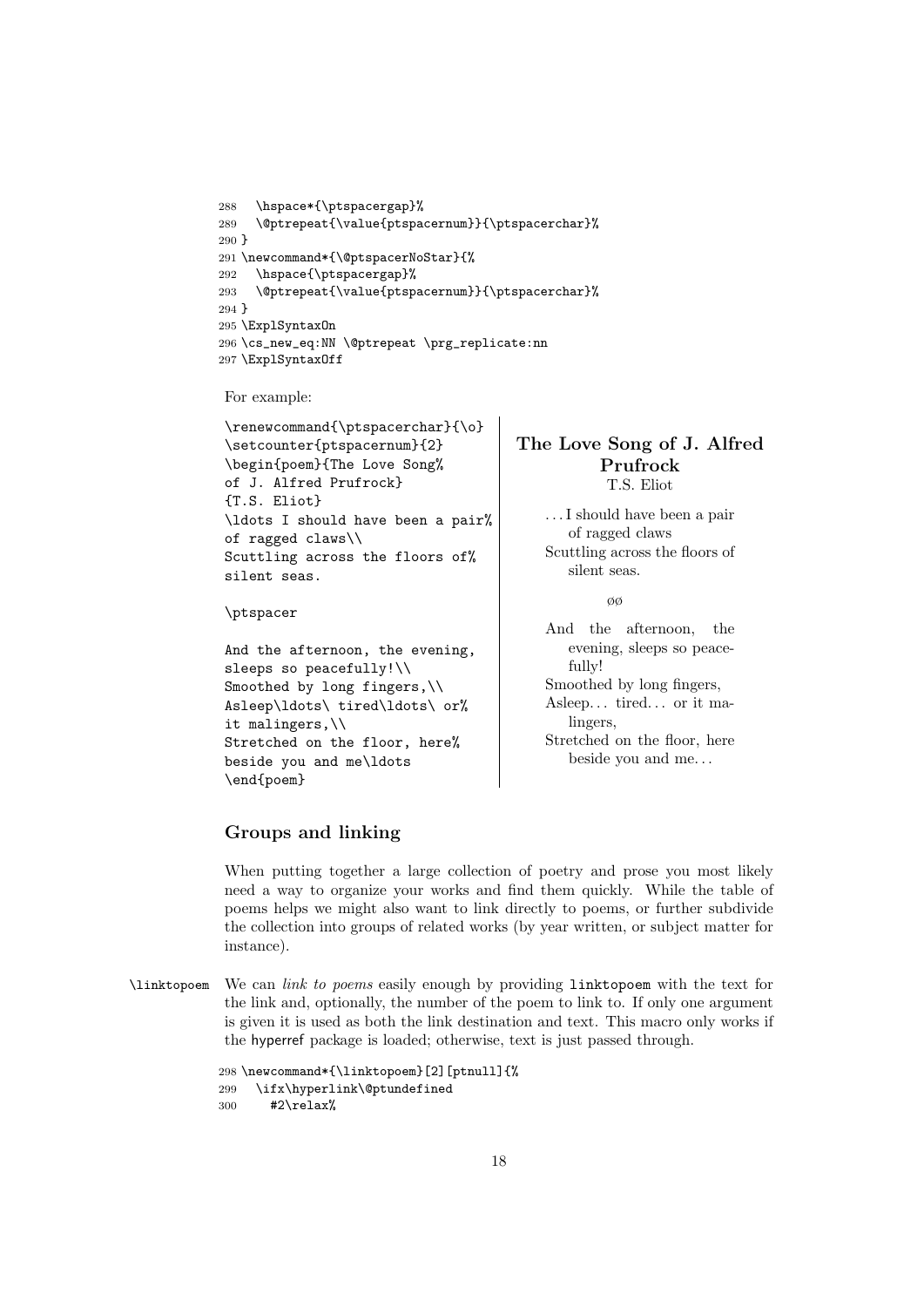```
301 \quad \text{A3}302 \ifx{#1}{ptnull}
303 \hyperlink{\@ptpoemlabeltext#2}{#2}\relax
304 \else
305 \hyperlink{\@ptpoemlabeltext#1}{#2}\relax
306 \fi
307 \fi
308 }
```
\ptgroup \poemgroup \poemgroup\* \setpoemgroup \setpoemgroup\*

Dividing poems up into groups can be accomplished with the \poemgroup command. The command creates a title-page for the group at the current location and adds entries to the ToP and ToC unless the starred version of the command is used. The \ptgroup command will always contain a reference to the current group in case you need to refer to it later. If you want to change the group, but don't want to create a title page, use the **\setpoemgroup** command. The starred version also doesn't add an entry in the ToP and ToC.

```
309 \newcommand*{\ptgroup}{}
310 \newcommand*{\poemgroup}[1]{%
311 \addtocounter{poemgroupnum}{1}
312 \setcounter{poemnum}{0}
313 \setcounter{untitledpoemnum}{0}
314 \setcounter{titledpoemnum}{0}
315 \setcounter{annotationnum}{0}
316 \beforepoemgroup
317 \vspace*{\pregroupvspace}
318 \renewcommand*{\ptgroup}{#1}
319 \pagestyle{\grouppagestyle}
320 \begin{\ptdefaultgroupenv}
321 \@ifstar{%
322 \@ptpoemgroupStar{#1}
323 }{%
324 \@ptpoemgroupNoStar{#1}
325 }
326 \end{\ptdefaultgroupenv}
327 \vspace*{\postgroupvspace}
328 \afterpoemgroup
329 }
330 \newcommand*{\@ptpoemgroupStar}[1]{%
331 \section*{#1}
332 }
333 \newcommand*{\@ptpoemgroupNoStar}[1]{%
334 \section{#1}
335 \addcontentsline{top}{section}{#1}
336 }
337 \newcommand*{\setpoemgroup}[1]{%
338 \addtocounter{poemgroupnum}{1}
339 \setcounter{poemnum}{0}
340 \setcounter{untitledpoemnum}{0}
341 \setcounter{titledpoemnum}{0}
342 \setcounter{annotationnum}{0}
343 \renewcommand*{\ptgroup}{#1}
344 \@ifstar{%
```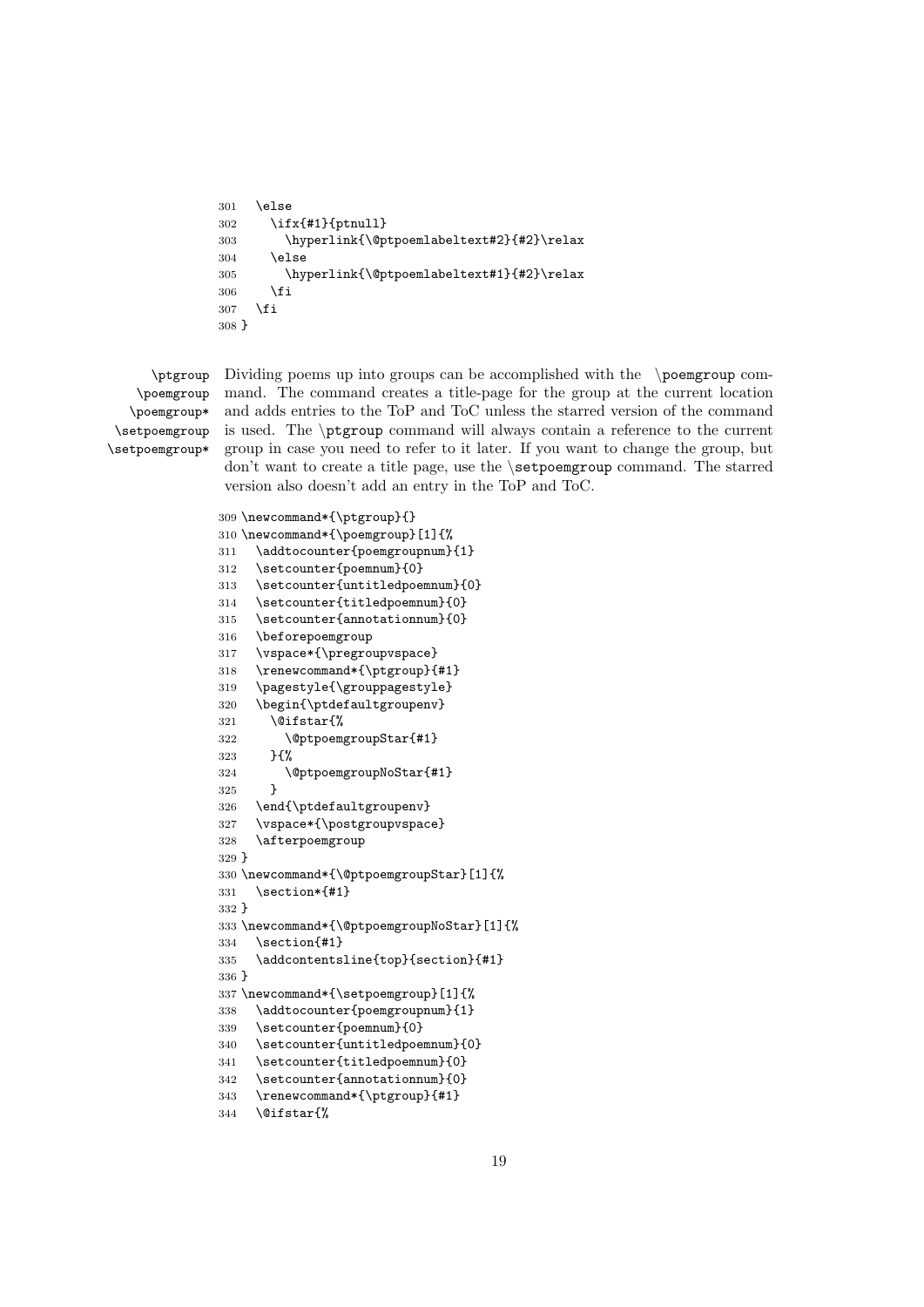```
345 \relax%
346 }{%
347 \@ptsetpoemgroupNoStar{#1}
348 }
349 }
350 \newcommand*{\@ptsetpoemgroupNoStar}[1]{%
351 \addcontentsline{top}{section}{#1}
352 \addcontentsline{toc}{section}{#1}
353 }
```
### <span id="page-19-0"></span>The annotation environment

annotation Annotations allow you to insert prose that relates to a specific poem into your document. It uses \annotationheadings (see below), clears the page twice, and adds itself to the ToC (but not the ToP). The page is also cleared again after the annotation.

> Like the poetry environment, an optional first argument can be used to specify the environment in which the annotation will be wrapped. The default is flushleft and can be changed by redefining \ptannotationenv.

```
354 \newenvironment{annotation}[2][\ptannotationenv]{%
355 \newcommand*{\@ptwrapenvironment}{#1}
356 \cleardoublepage
357 \addtocounter{annotationnum}{1}
358 \addtocounter{absoluteannotationnum}{1}
359 \annotationheadings
360 \begin{\@ptwrapenvironment}
361 \subsection{#2}
362 \nopagebreak
363 }{%
364 \end{\@ptwrapenvironment}%
365 \ifx\@ptclearpageafterannotation\@ptundefined%
366 \relax%
367 \else%
368 \clearpage%
369 \fi%
370 }
```
### <span id="page-19-1"></span>Formatting annotations

#### <span id="page-19-2"></span>Headings

\annotationheadings The \annotationheadings macro is automatically called every time a new annotation environment is created. By default, it simply calls \poetryheadings, but it can be redefined to give your annotation pages a different heading style than your poem pages.

\newcommand\*{\annotationheadings}[0]{\poetryheadings}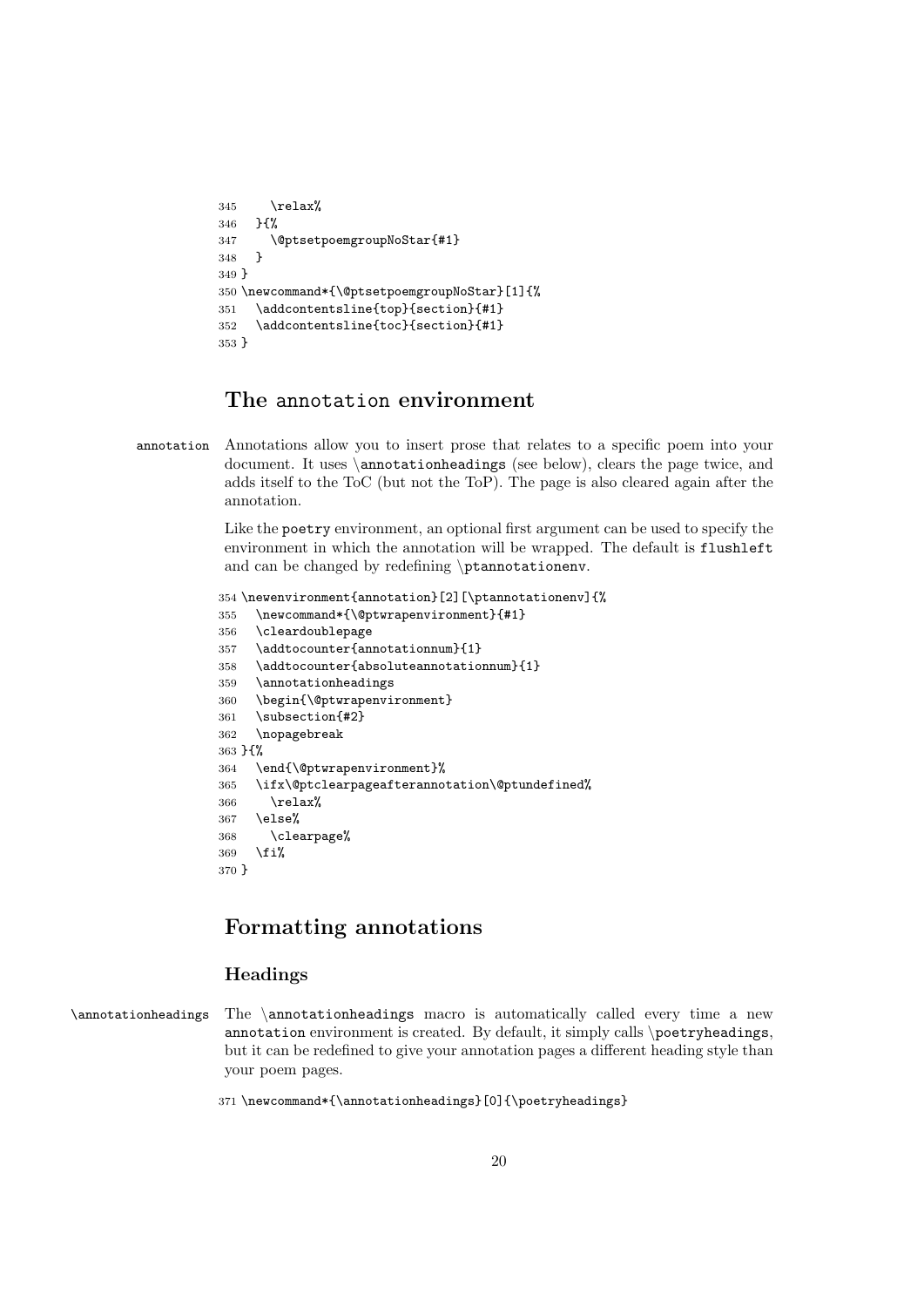Now that everything is defined we can process any [options](#page-3-1) that were passed in by the user:

372 \ProcessOptions\relax 373  $\langle /$ poetrytex $\rangle$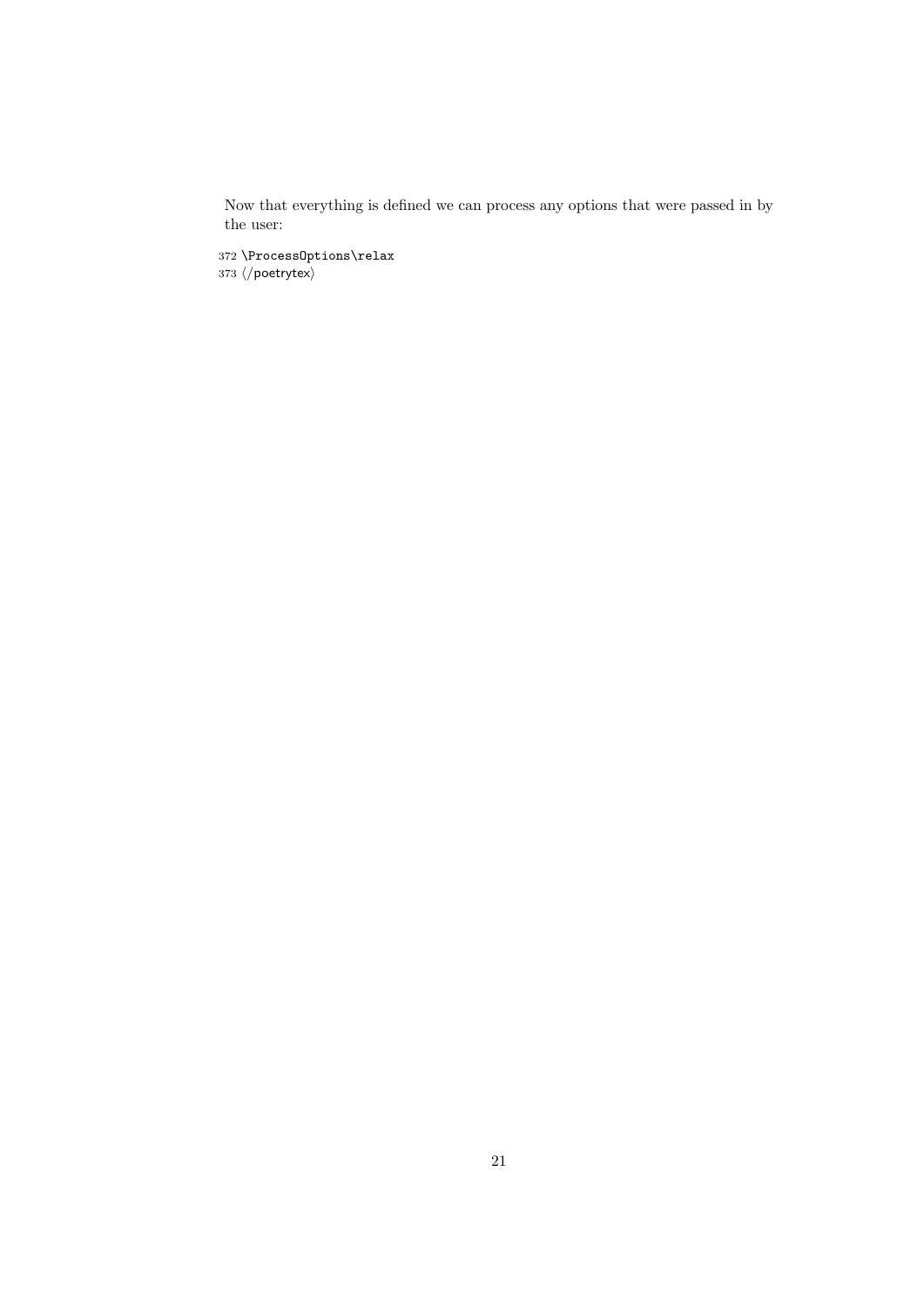## <span id="page-21-0"></span>Index

Numbers written in italic refer to the page where the corresponding entry is described; numbers underlined refer to the code line of the definition; numbers in roman refer to the code lines where the entry is used.

| <b>Symbols</b>                                                                                                                                                                                                                                                                                                                                             | ∖                             |
|------------------------------------------------------------------------------------------------------------------------------------------------------------------------------------------------------------------------------------------------------------------------------------------------------------------------------------------------------------|-------------------------------|
| $\text{\textbackslash}\mathfrak{G}$ ifstar  91, 138, 265, 281, 321, 344                                                                                                                                                                                                                                                                                    | ١                             |
| \@ptclearpageafterannotation                                                                                                                                                                                                                                                                                                                               | ١                             |
| $(259, 261, 365)$<br>\@ptclearpageafterpoem 240, 258, 260                                                                                                                                                                                                                                                                                                  | ١                             |
|                                                                                                                                                                                                                                                                                                                                                            | ١                             |
| %ptincipitNoStar  141,144<br>\@ptincipitStar  139,151                                                                                                                                                                                                                                                                                                      | a                             |
|                                                                                                                                                                                                                                                                                                                                                            | ∖                             |
| <b>\@ptindNoStar</b><br>268, 272                                                                                                                                                                                                                                                                                                                           | ∖                             |
| $\sqrt{266, 271}$                                                                                                                                                                                                                                                                                                                                          | ∖                             |
| $\left\{ \Phi, 1115 \Phi, 190 \right\}$                                                                                                                                                                                                                                                                                                                    | ١                             |
| $\Diamond$ gptmaketopNoStar  91, 100                                                                                                                                                                                                                                                                                                                       |                               |
| $\sqrt{2}$ ptmaketopStar  91, 92                                                                                                                                                                                                                                                                                                                           | ١                             |
| $\text{Qpt number}$ poems  216, 251, 252                                                                                                                                                                                                                                                                                                                   | ١                             |
| %Prinumbertoc  111, 113, 194<br>%Prinumbertop  110, 112, 175                                                                                                                                                                                                                                                                                               | ∖                             |
|                                                                                                                                                                                                                                                                                                                                                            | ∖                             |
| $\text{QptpoemgroupNoStar} \dots \dots \quad 324, 333$                                                                                                                                                                                                                                                                                                     | ١                             |
| $\sqrt{$ OptpoemgroupStar  322, 330                                                                                                                                                                                                                                                                                                                        | ١                             |
| $\Diamond$ gptpoemlabeltext $26, 213, 303, 305$                                                                                                                                                                                                                                                                                                            | ١                             |
| %)<br>%Deptrepeat  289, 293, 296<br>%DeptsetpoemgroupNoStar  347, 350                                                                                                                                                                                                                                                                                      | ١                             |
|                                                                                                                                                                                                                                                                                                                                                            | ١                             |
| $\text{QptspaceNoStar} \dots \dots \dots \quad 284, 291$                                                                                                                                                                                                                                                                                                   | ∖                             |
| $\left\{ \Phi, 282, 287 \right\}$                                                                                                                                                                                                                                                                                                                          | $\overline{\phantom{0}}$      |
|                                                                                                                                                                                                                                                                                                                                                            |                               |
| 18, 45, 50, 78, 112, 113, 175,                                                                                                                                                                                                                                                                                                                             |                               |
| 181, 190, 194, 200, 210, 216,<br>222, 240, 252, 260, 261, 299, 365                                                                                                                                                                                                                                                                                         | ∖                             |
| $\Diamond$ gptusedefaulttitles  44, 45, 222                                                                                                                                                                                                                                                                                                                | ١                             |
| $\sqrt{eptuse}$ incipits  49, 50, 181, 200                                                                                                                                                                                                                                                                                                                 | ١                             |
| \@ptwrapenvironment                                                                                                                                                                                                                                                                                                                                        | ١                             |
| $\ldots \ldots$ 136, 235, 239, 355, 360, 364                                                                                                                                                                                                                                                                                                               | ١                             |
| 11. 226, 229, 253                                                                                                                                                                                                                                                                                                                                          | $\overline{\phantom{0}}$      |
|                                                                                                                                                                                                                                                                                                                                                            |                               |
| $\cdots$ 248, 249, 254<br>∖⊔                                                                                                                                                                                                                                                                                                                               | ∖<br>$\overline{\phantom{0}}$ |
|                                                                                                                                                                                                                                                                                                                                                            | ١                             |
|                                                                                                                                                                                                                                                                                                                                                            | ١                             |
| $\verb+\absolute+ annotation num~~ ~ \underline{59}$                                                                                                                                                                                                                                                                                                       |                               |
| $\label{thm:subnormal}$<br>27                                                                                                                                                                                                                                                                                                                              |                               |
| \absolutetitledpoemnum<br>27                                                                                                                                                                                                                                                                                                                               | $\backslash$                  |
| \absoluteuntitledpoemnum<br>27                                                                                                                                                                                                                                                                                                                             |                               |
| \addcontentsline                                                                                                                                                                                                                                                                                                                                           |                               |
| $\ldots$ 104, 174, 193, 335, 351, 352                                                                                                                                                                                                                                                                                                                      | ١                             |
| $\addto counter \dots 160, 161, 164,$                                                                                                                                                                                                                                                                                                                      | ∖                             |
| 165, 167, 168, 311, 338, 357, 358                                                                                                                                                                                                                                                                                                                          | $\backslash$                  |
| $\setminus$ afterauthor  24, 114                                                                                                                                                                                                                                                                                                                           | $\overline{e}$                |
| $\lambda$ is the set of $\lambda$ is the set of $\lambda$ is $\lambda$ is $\lambda$ is $\lambda$ is $\lambda$ is $\lambda$ is $\lambda$ is $\lambda$ is $\lambda$ is $\lambda$ is $\lambda$ is $\lambda$ is $\lambda$ is $\lambda$ is $\lambda$ is $\lambda$ is $\lambda$ is $\lambda$ is $\lambda$ is $\lambda$ is $\lambda$ is $\lambda$ is $\lambda$ is |                               |
| $\lambda$ fterdedication  67, 122                                                                                                                                                                                                                                                                                                                          |                               |

| $\text{r}$ afterpoemgroup $133, 328$                                                                            |
|-----------------------------------------------------------------------------------------------------------------|
| $\dagger$ \aftersubtitle  21, 114                                                                               |
|                                                                                                                 |
|                                                                                                                 |
| $\text{r}$ 97, 107, 129                                                                                         |
| annotation (environment) $\ldots \ldots \ldots \frac{354}{35}$                                                  |
| $\lambda$ annotation headings  359, 371                                                                         |
|                                                                                                                 |
| \arabic 47, 147, 154, 158, 213, 253, 254                                                                        |
| $\lambda$ author  24                                                                                            |
|                                                                                                                 |
| B                                                                                                               |
| $\begin{bmatrix}$ beforeauthor  24, 114                                                                         |
| $\begin{array}{ccccccccccccc}\n\text{beforcedate} & \ldots & \ldots & \ldots & 25,114\n\end{array}$             |
| $\begin{equation} 67, 122 \end{equation}$                                                                       |
| $\begin{bmatrix} \beta & 316 \end{bmatrix}$                                                                     |
| $\begin{array}{cccccc}\n\text{before} 1, 114\n\end{array}$                                                      |
| $\begin{array}{ccccccccccccc}\n\text{beforetitle} & \ldots & \ldots & \ldots & 17,114\n\end{array}$             |
| $\text{before}$ 84, 129                                                                                         |
| $\begin{array}{ccccccccc}\n\text{beforetop} & \ldots & \ldots & \ldots & 94, 102, \underline{129}\n\end{array}$ |
| $\begin{array}{cccc} \text{begin} & . & . & . & . & . & . & 66, 171, 235, 320, 360 \end{array}$                 |
| $\begin{array}{ccc}\n\text{begin} 236\n\end{array}$                                                             |
| $\bf \{bfseries$ 273                                                                                            |
| $\mathbf C$                                                                                                     |
| $\verb+\cle+ ardoublepage + \ldots 93, 101, 133, 356$                                                           |
| 22 23 23 24 24 24 24 24 25 26                                                                                   |

| $\text{cleardoublepage} \dots 93, 101, 133, 356$ |
|--------------------------------------------------|
| \clearpage  88, 98, 108, 134, 243, 368           |
| \clearpageafterannotation $. 4, 11, 258$         |
| \clearpageafterpoem $\underline{4}$ , 10, 258    |
|                                                  |
| \csname  146, 153, 158                           |

#### D

| $\Delta$ PeclareOption  4-11 |  |  |  |  |  |  |  |
|------------------------------|--|--|--|--|--|--|--|
|                              |  |  |  |  |  |  |  |
| $\det$ 145, 152              |  |  |  |  |  |  |  |

#### E

| \else  20, 166, 177, 183,                                               |
|-------------------------------------------------------------------------|
| 186, 192, 196, 202, 205, 212,                                           |
| 218, 224, 228, 242, 301, 304, 367                                       |
|                                                                         |
| $\end{math}$ 148, 155, 158                                              |
|                                                                         |
| environments:                                                           |
| $annotation$ $354$                                                      |
| poem $\ldots \ldots \ldots \ldots \ldots \ldots \ldots \frac{135}{135}$ |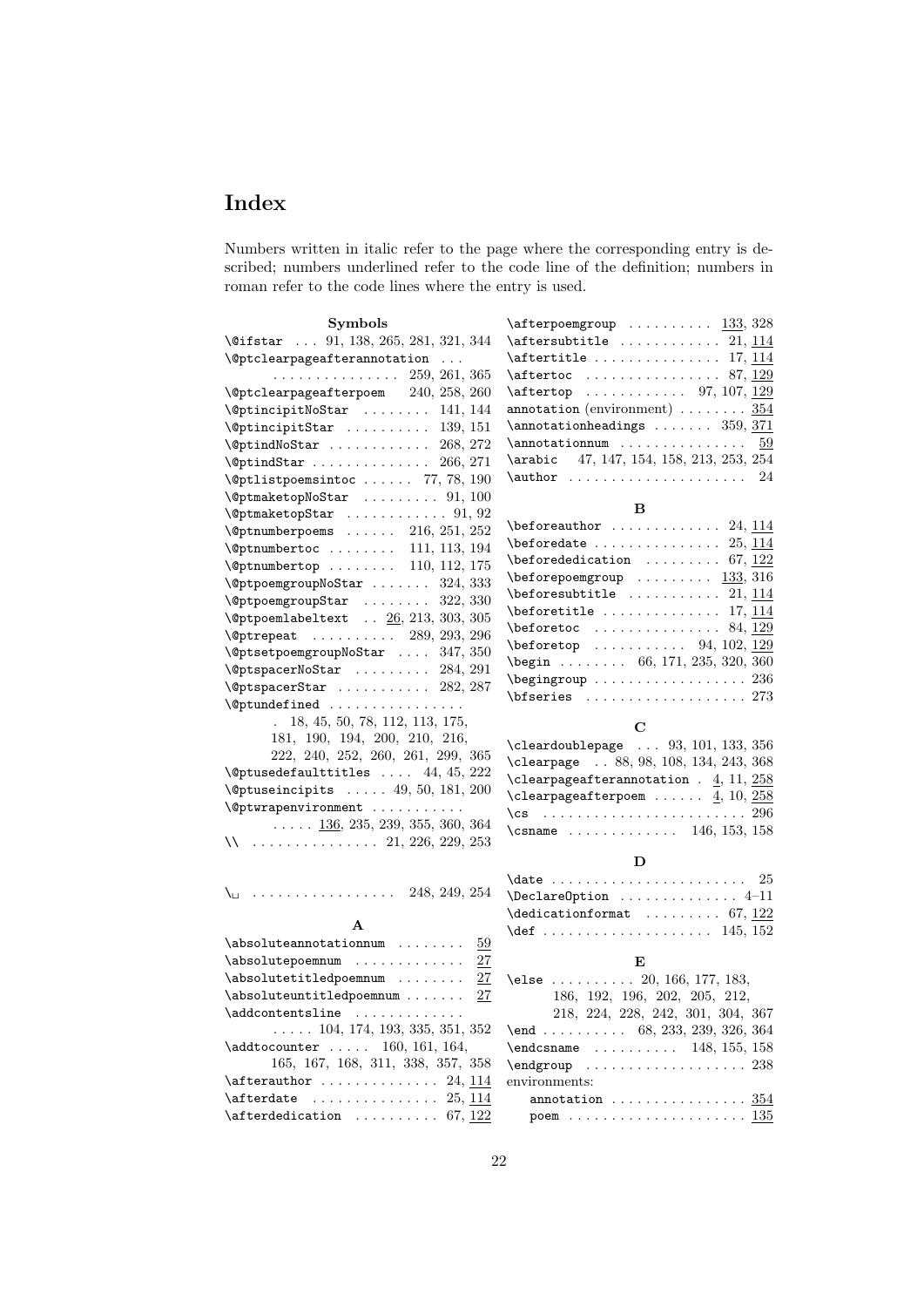| $\exp\{t$ 145, 152                                                            | \newcounter.         |
|-------------------------------------------------------------------------------|----------------------|
| $\Epsilon$ xplSyntaxOff  297                                                  | \newenvironme        |
| $\ExplSyn taxOn \ldots \ldots \ldots \ldots 295$                              | \newlength .         |
|                                                                               | 42, 55,              |
| F                                                                             | \newlistof .         |
| $\setminus$ fi  22, 169, 179, 185,                                            | \noclearpagea        |
| $188,\ 198,\ 204,\ 207,\ 209,\ 214,$                                          | \noclearpagea        |
| 220, 227, 230, 244, 306, 307, 369                                             | \nolistpoemsi        |
| $\text{11} \ldots \ldots \ldots \ldots 57, 58, 125, 126$                      | \nonumberpoem        |
|                                                                               | \nonumbertoc         |
| G                                                                             | \nonumbertop         |
| $\qquad$                                                                      | \nopagebreak         |
| $\qquad \qquad \texttt{\%rowpagestyle} \dots \dots \dots \underline{53}, 319$ | \normalfont.         |
|                                                                               | \nousedefault        |
| н                                                                             |                      |
|                                                                               | \nouseincipit        |
| $\hbox{\tt hspace} \ldots \ldots \ldots \ldots 225,$                          | \numberpoems         |
| 226, 229, 232, 271, 272, 288, 292                                             | \numbertoc .         |
| $\h{hyperlink    299, 303, 305}$                                              | \numbertop .         |
| $\hbox{\tt \hbox{hypertarget}}$ 210, 213                                      |                      |
|                                                                               |                      |
| Ι                                                                             | \pagestyle .         |
| $\iff$ 18, 163, 175, 180,                                                     | \parskip             |
| 181, 190, 194, 199, 200, 210,                                                 | \phantomsecti        |
| 216, 221, 222, 240, 299, 302, 365                                             | poem (environn       |
|                                                                               | \poemgroup .         |
| \incipit <u>137</u>                                                           | \poemgroup* .        |
| $\infty$                                                                      | \poemgroupnum        |
| $\infty$ 203, 274                                                             | \poemnum             |
| $\infty$ $184, 274$                                                           | \poemsintoc.         |
| $\{\text{itshape} \dots \dots \dots \dots \dots \ 122, 274\}$                 | \poemtitlefor        |
|                                                                               | \poemvspace.         |
| L                                                                             | \poetryheadir        |
| $\langle 273$                                                                 | \postdedicati        |
| \let . 45, 50, 78, 112, 113, 252, 260, 261                                    |                      |
| $\lambda$ inktopoem  298                                                      | \postgroupvsp        |
| $\text{listofpoem} \dots \dots \dots \dots \dots \ 73$                        | \prededicatio        |
| \listofpoems $71, 95, 105$                                                    | \pregroupvspa        |
| $\text{listpoemsintoc} \dots \dots \dots \dots \ 4, \frac{77}{12}$            | $\prg \ldots \ldots$ |
| $\texttt{listtablename} \dots \dots \dots \dots \ 82$                         | \Process0ptic        |
|                                                                               | \ptannotation        |
| м                                                                             | \ptauthor            |
| $\mathcal{L}$<br>62                                                           | \ptdate              |
| $\mathcal{L}$ aketoc<br>83                                                    | \ptdedication        |
| $\mathcal{L}$<br>83                                                           | \ptdefaultenv        |
| $\mathcal{L}$<br>83                                                           | \ptdefaultgro        |
| $\{\text{markboth} \dots \dots \dots \dots \dots \ 248\}$                     | \ptdefaulttit        |
|                                                                               | \ptgap               |
| N                                                                             | \ptgroup             |
| \newcommand $12-15$ , 26, 44-46,                                              | $\phi \ldots$        |
| 49-54, 61-63, 71, 73-79, 83, 91,                                              | $\phi * \ldots$      |
|                                                                               |                      |
| 92, 100, 110-122, 127-134, 136,                                               | \ptspacer            |
| 137, 144, 151, 157, 246, 251-                                                 | \ptspacer* .         |
| $255, 258-261, 264, 271-275,$                                                 | \ptspacerchar        |
| 278, 280, 287, 291, 298, 309,                                                 | \ptspacergap         |
| 310, 330, 333, 337, 350, 355, 371                                             | \ptspacernum         |

| \newcounter $27-33, 59, 60, 279$                                                                                                                                                                                                                                                                                                                                                                                                                                                                                                 |
|----------------------------------------------------------------------------------------------------------------------------------------------------------------------------------------------------------------------------------------------------------------------------------------------------------------------------------------------------------------------------------------------------------------------------------------------------------------------------------------------------------------------------------|
| $\neq$ Vnewenvironment  135, 354                                                                                                                                                                                                                                                                                                                                                                                                                                                                                                 |
| $\neq 34, 36, 38, 40,$                                                                                                                                                                                                                                                                                                                                                                                                                                                                                                           |
| 42, 55, 56, 123, 124, 256, 262, 276                                                                                                                                                                                                                                                                                                                                                                                                                                                                                              |
| $\ne$ list of  72                                                                                                                                                                                                                                                                                                                                                                                                                                                                                                                |
| $\infty$ $258$                                                                                                                                                                                                                                                                                                                                                                                                                                                                                                                   |
| $\n\cdot$ 258                                                                                                                                                                                                                                                                                                                                                                                                                                                                                                                    |
| \nolistpoemsintoc  77                                                                                                                                                                                                                                                                                                                                                                                                                                                                                                            |
|                                                                                                                                                                                                                                                                                                                                                                                                                                                                                                                                  |
|                                                                                                                                                                                                                                                                                                                                                                                                                                                                                                                                  |
|                                                                                                                                                                                                                                                                                                                                                                                                                                                                                                                                  |
|                                                                                                                                                                                                                                                                                                                                                                                                                                                                                                                                  |
| $\normalfont$ $\normalfont$ $\ldots$ $\normalfont$ $\normalfont$ $\normalfont$ $\normalfont$ $\normalfont$ $\normalfont$ $\normalfont$ $\normalfont$ $\normalfont$ $\normalfont$ $\normalfont$ $\normalfont$ $\normalfont$ $\normalfont$ $\normalfont$ $\normalfont$ $\normalfont$ $\normalfont$ $\normalfont$ $\normalfont$ $\normalfont$ $\normalfont$ $\normalfont$ $\normalfont$ $\normalfont$ $\normalfont$ $\normalfont$ $\normalfont$ $\normalfont$ $\normalfont$ $\normalfont$ $\normalfont$ $\normalfont$ $\normalfont$ |
| $\n\omega = 44$                                                                                                                                                                                                                                                                                                                                                                                                                                                                                                                  |
| $\text{Inouseincipits} \dots \dots \dots \quad \frac{44}{1}$                                                                                                                                                                                                                                                                                                                                                                                                                                                                     |
| $\text{number} \quad \ldots \quad \ldots \quad \underline{4}, 7, \underline{251}$                                                                                                                                                                                                                                                                                                                                                                                                                                                |
| $\text{number}$ toc $\frac{4}{6}{110}$                                                                                                                                                                                                                                                                                                                                                                                                                                                                                           |
| $\text{numbertop}$ 4, 5, 110                                                                                                                                                                                                                                                                                                                                                                                                                                                                                                     |
|                                                                                                                                                                                                                                                                                                                                                                                                                                                                                                                                  |

#### P

| \pagestyle  86, 96, 106, 247, 319                                                                     |
|-------------------------------------------------------------------------------------------------------|
| 236<br>\parskip                                                                                       |
| $\phi$ 103, 173                                                                                       |
| $\mathbf{p}$ oem (environment) $\dots\dots\dots\dots$<br>135                                          |
| $\begin{array}{ccc}\n\text{poemgroup} & \ldots & \ldots & \ldots\n\end{array}$<br>309                 |
| $\begin{array}{ccc} \text{Npoemgroup*} & \text{} & \text{} & \text{} & \text{} \end{array}$           |
| $\overline{27}$<br>\poemgroupnum                                                                      |
| 27                                                                                                    |
| \poemsintoc<br>$\overline{4}$                                                                         |
| $\gamma$ \poemtitleformat  215, 273                                                                   |
| \poemvspace<br>34,170                                                                                 |
| $\omega$ 162, $\frac{246}{371}$                                                                       |
| \postdedicationvspace  69, $122$                                                                      |
| $\text{postgroupspace} \dots \dots \dots \underline{53}, 327$                                         |
| \prededicationvspace  65, $122$                                                                       |
| $\perp$ $53, 317$                                                                                     |
| 296                                                                                                   |
| 372<br>\ProcessOptions                                                                                |
| $\phi$ \ptannotationenv  61, 354                                                                      |
| $\theta$ 12, 24                                                                                       |
| \ptdate                                                                                               |
| \ptdedication<br>62                                                                                   |
|                                                                                                       |
| $\theta$ \ptdefaultgroupenv $53, 320, 326$                                                            |
| $\theta$ $44, 182, 201, 225$                                                                          |
| 262<br>\ptgap                                                                                         |
| $\begin{array}{ccccccccc}\n\text{ptgroup} & \ldots & \ldots & \ldots & \ldots & 249,309\n\end{array}$ |
|                                                                                                       |
|                                                                                                       |
| \ptspacer<br>280                                                                                      |
| 280<br>\ptspacer*                                                                                     |
| $\beta$ . 289, 293                                                                                    |
|                                                                                                       |
| 276<br>$\mathcal{L}$                                                                                  |
|                                                                                                       |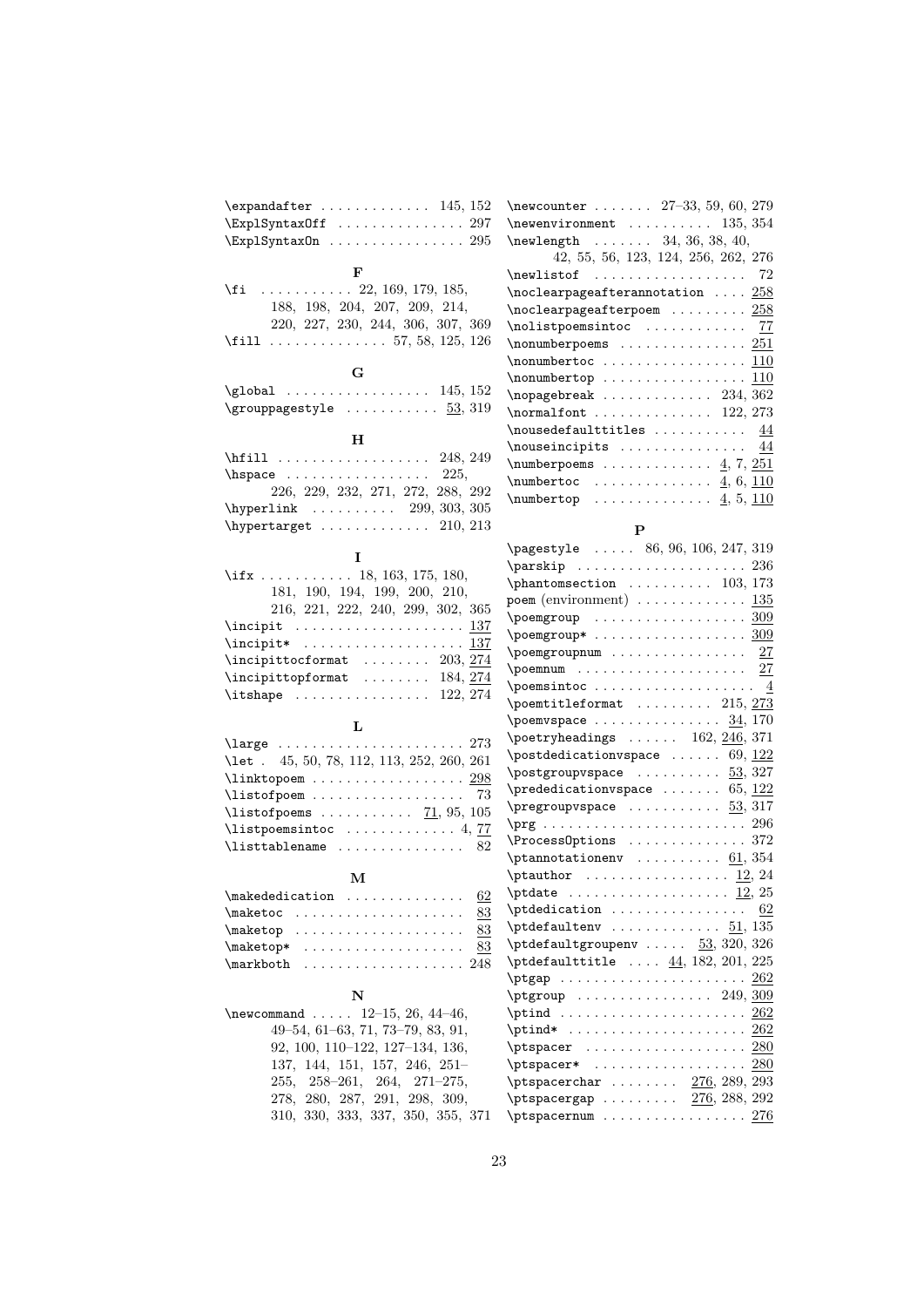|                                                                      | т                                                                       |
|----------------------------------------------------------------------|-------------------------------------------------------------------------|
| $\beta$ . $\frac{36}{232}$                                           | $\verb \tableofcontents   \dots   \dots   85$                           |
| $\beta$ . $\frac{36}{32}$                                            | $\texttt{\texttt{textbackslash}} \dots \dots \dots \dots \dots \ 62$    |
| $\{\text{pttitle} \dots \dots \dots \quad \underline{12}, 17, 248\}$ | \textsc $248, 249$                                                      |
| $\forall$ pttitleenv $\underline{51}$ , 171, 233                     | $\text{texts} \ldots \ldots \ldots \ldots \quad 62$                     |
| $\forall$ pttitleleftspace $\underline{36}$ , 225, 229               | \theincipit $157, 184, 203$                                             |
| $\forall$ pttitlerightspace  36, 226, 229                            | \thispagestyle $\dots\dots\dots\dots 64,89$                             |
|                                                                      | $\texttt{title} \dots \dots \dots \dots \dots \dots \ 16$               |
| $\bf{R}$                                                             | $\texttt{\texttt{titledpoemnum}} \dots \dots \dots \dots \dots \ 27$    |
| $\refstepcounter \ldots \ldots \ldots 172$                           | $\text{title}$ poemnum  219, 253                                        |
| \relax 19, 176, 191, 195, 211, 217, 223,                             | $\text{tocentrytype} \dots \dots \dots \quad \overline{77}, \, 193$     |
| 241, 300, 303, 305, 345, 366, 372                                    | $\to$ $197, 253$                                                        |
| $\gamma$ 82, 318, 343                                                | $\text{today} \dots \dots \dots \dots \dots \dots \dots \quad 15$       |
| $\lambda$ Require Package 2, 3                                       | $\text{topentrytype} \dots \dots \dots \quad 74, 79, 174$               |
| $\text{tree}$                                                        | \topname  72, 74, 82, 104                                               |
|                                                                      | $\rightarrow$ 178, 253                                                  |
| S                                                                    | $\text{toptocentrytype} \dots \dots \dots \quad \underline{74}, \, 104$ |
|                                                                      |                                                                         |
| $\setminus$ section  331, 334                                        | $\mathbf{U}$                                                            |
| \setcounter  80, 81, 312-315, 339-342                                | $\lvert \text{tledpoemnum } \ldots \ldots \ldots \quad \frac{27}{1}$    |
| $\setminus \text{setlength} \dots 35, 37, 39, 41, 43,$               | \usedefaulttitles $\ldots \ldots \quad 4, 8, 44$                        |
| 57, 58, 125, 126, 236, 257, 263, 277                                 | \useincipits $\ldots \ldots \ldots \ldots$ 4, 9, 44                     |
| $\setminus$ setpoemgroup  309                                        |                                                                         |
| $\setminus$ setpoemgroup*  309                                       | $\mathbf{V}$                                                            |
| $\frac{256}{256}$                                                    |                                                                         |
| $\simeq 361$                                                         | \vspace $\ldots \ldots$ 65, 69, 170, 317, 327                           |
|                                                                      |                                                                         |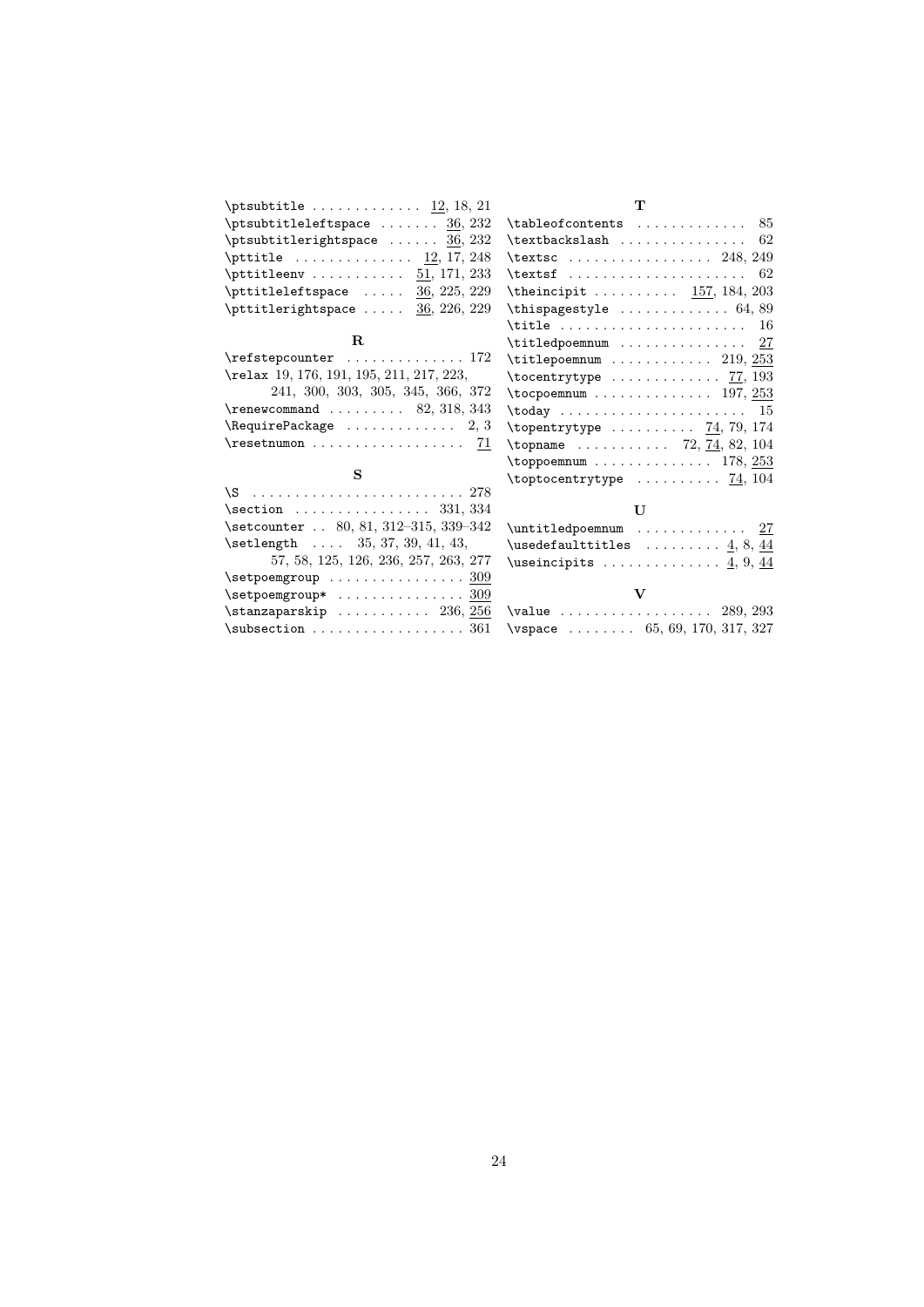## <span id="page-24-0"></span>Change History

| 1.0                                                                                                          |
|--------------------------------------------------------------------------------------------------------------|
|                                                                                                              |
| \ptspacer: Repeat \ptspacernum times  17                                                                     |
| $1.1\,$                                                                                                      |
| 27                                                                                                           |
| \linktopoem: Fix spacing and multiple use issues<br>18                                                       |
| annotation: Added optional 'environment' argument<br>20                                                      |
| 1.2                                                                                                          |
|                                                                                                              |
|                                                                                                              |
|                                                                                                              |
| $\lambda$ inktopoem: Use hyperlink when linking to a poem $\dots\dots\dots\dots\dots$<br>18                  |
| 11                                                                                                           |
| $\verb \ptdefaultenv: Added an option to change the default environment \dots 6$                             |
| 1.3                                                                                                          |
|                                                                                                              |
| \ptannotationenv: Added an option to change the default annotation environ-                                  |
| ment                                                                                                         |
| 1.4                                                                                                          |
| 10                                                                                                           |
| 10                                                                                                           |
| 10<br>10                                                                                                     |
| absoluteuntitledpoemnum: Create a new counter to track of untitled poems  6                                  |
| untitledpoemnum: Create a new counter to track untitled poems<br>-6                                          |
| 6                                                                                                            |
| -6                                                                                                           |
| \ptsubtitleleftspace: Add macro to define poem subtitle left hspace<br>6                                     |
| \ptsubtitlerightspace: Add macro to define poem subtitle right hspace<br>6                                   |
| <b>\pttitleenv:</b> Allow changing of the poem title environment<br>6                                        |
| \pttitleleftspace: Add macro to define poem title left hspace<br>-6                                          |
| \pttitlerightspace: Add macro to define poem title right hspace  6                                           |
| usedefaulttitles: Add package option to use default titles<br>$\overline{4}$                                 |
| <b>\titlepoemnum:</b> Add hook for poem number formatting<br>15                                              |
| $\to$ Stoppoemnum: Add hook for Table of Poems poem number formatting $\dots$<br>15                          |
| 2.0.0<br>General: Begin using semantic versioning (semver.org) $\dots \dots \dots \dots \dots$               |
|                                                                                                              |
| Require tcloft package $\dots \dots \dots \dots \dots \dots \dots \dots \dots \dots \dots \dots \dots \dots$ |
| \afterauthor: Add hook after author<br>9                                                                     |
| 9                                                                                                            |
| \afterdedication: Add hook after dedication<br>10                                                            |
| \afterpoemgroup: Add hook after group<br>10                                                                  |
| 9                                                                                                            |
| <b>\aftertitle:</b> Add hook after title<br>9                                                                |
| 9                                                                                                            |
| 9                                                                                                            |
| \beforededication: Add hook before dedication<br>10                                                          |
| \beforepoemgroup: Add hook before group<br>10                                                                |
|                                                                                                              |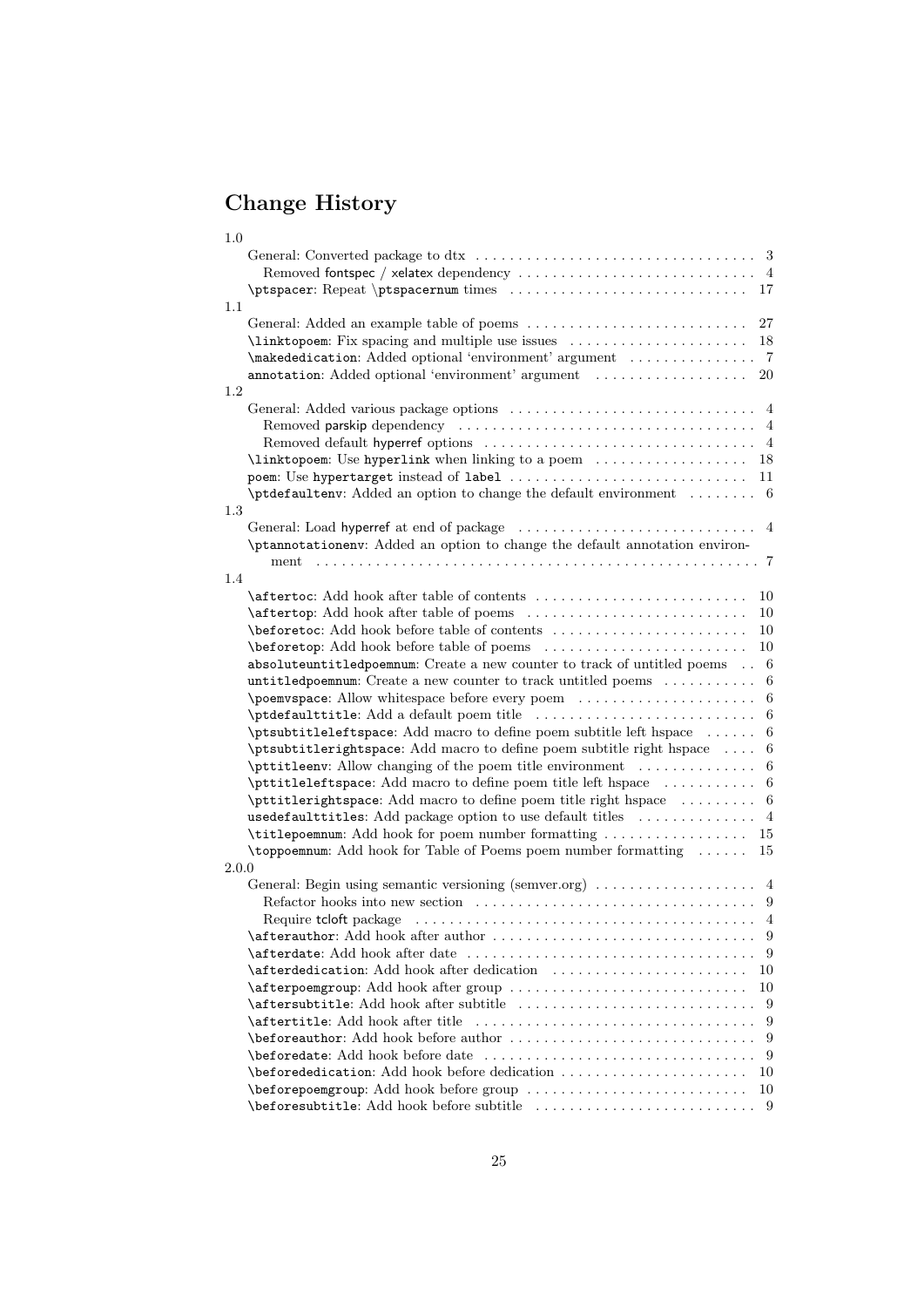|       | $\label{thm:1} \texttt{{\char'134}dedicationformat:} \text{Allow customization of deletion format } \dots \dots \dots \dots \quad \text{10}$ |    |
|-------|----------------------------------------------------------------------------------------------------------------------------------------------|----|
|       |                                                                                                                                              |    |
|       |                                                                                                                                              | 11 |
|       |                                                                                                                                              | 17 |
|       | \incipittopformat: Add hook for incipit formatting in the ToP                                                                                | 17 |
|       |                                                                                                                                              |    |
|       |                                                                                                                                              |    |
|       |                                                                                                                                              |    |
|       |                                                                                                                                              |    |
|       | poemgroupnum: Create a new counter to track poem groups $\dots\dots\dots\dots\dots$ 6                                                        |    |
|       | poemsintoc: Add option to insert poems in the ToC $\dots\dots\dots\dots\dots\dots$ 4                                                         |    |
|       | \postdedicationvspace: Add length for setting the post-dedication vspace  10                                                                 |    |
|       |                                                                                                                                              |    |
|       | \prededicationvspace: Add length for setting the pre-dedication vspace  10                                                                   |    |
|       |                                                                                                                                              |    |
|       | \ptdefaultgroupenv: Allow changing of the default group environment  7                                                                       |    |
|       |                                                                                                                                              |    |
|       |                                                                                                                                              |    |
|       |                                                                                                                                              |    |
|       |                                                                                                                                              |    |
|       | <b>\tocpoemnum:</b> Add hook for Table of Contents poem number formatting  15                                                                |    |
|       |                                                                                                                                              |    |
|       |                                                                                                                                              |    |
|       |                                                                                                                                              |    |
|       |                                                                                                                                              |    |
| 2.1.0 |                                                                                                                                              |    |
|       |                                                                                                                                              |    |
|       | \annotationheadings: Allow separate headings on annotation pages  20                                                                         |    |
|       |                                                                                                                                              |    |
|       |                                                                                                                                              |    |
|       | absolute annotation num: Create a new counter to track annotations $\dots \dots$ 7                                                           |    |
|       | absolutetitledpoemnum: Create a new counter to track titled poems $\dots \dots$ 6                                                            |    |
|       | titledpoemnum: Create a new counter to track titled poems  6                                                                                 |    |
| 2.2.0 | <b>annotation num:</b> Create a new counter to track annotations $\dots \dots \dots \dots$ 7                                                 |    |
|       |                                                                                                                                              | 11 |
| 3.0.0 |                                                                                                                                              |    |
|       |                                                                                                                                              |    |
|       |                                                                                                                                              |    |
|       | Don't load hyperref by default $\dots\dots\dots\dots\dots\dots\dots\dots\dots\dots\dots\dots\dots\dots\dots$                                 |    |
|       | Don't pass unrecognized options to hyperref $\dots \dots \dots \dots \dots \dots \dots$                                                      |    |
|       | Remove the redundant 'clearpageafter poems' option $\dots \dots \dots \dots$                                                                 |    |
|       | \clearpageafterannotation: Make clearing the page after an annotation op-                                                                    |    |
|       |                                                                                                                                              | 16 |
|       | clearpageafterannotation: Add an option to clear the page after annotations                                                                  | 4  |
|       | \linktopoem: Don't create links unless hyperref is loaded                                                                                    | 18 |
|       | \noclearpageafterannotation: Add command to stop page clearing after anno-                                                                   |    |
|       |                                                                                                                                              | 16 |
|       | \nolistpoemsintoc: Add macro to stop poems being listed in the ToC  8                                                                        |    |
|       | \nonumberpoems: Add command to stop numbering poems                                                                                          | 14 |
|       |                                                                                                                                              |    |
|       |                                                                                                                                              |    |
|       |                                                                                                                                              |    |
|       | \setpoemgroup: Add macro to change group without creating a titlepage  19                                                                    |    |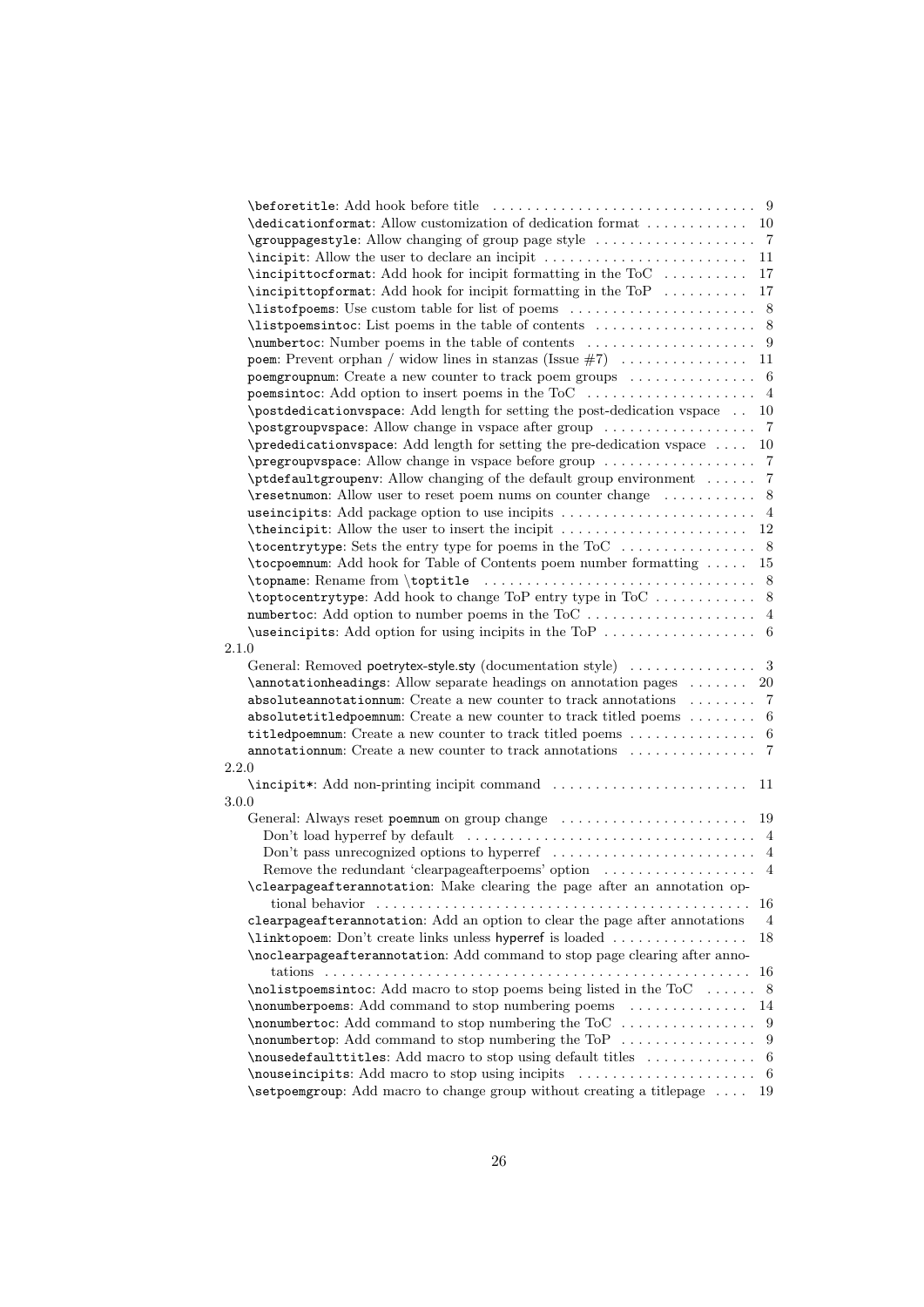| \setpoemgroup*: Add macro to change group without creating a titlepage or                                         |  |
|-------------------------------------------------------------------------------------------------------------------|--|
|                                                                                                                   |  |
|                                                                                                                   |  |
| $\to$ Theorem turns is default $\dots$ and $\to$ 15                                                               |  |
|                                                                                                                   |  |
| \usedefaulttitles: Change name of \ptusedefaulttitles to                                                          |  |
| $\texttt{\texttt{usedefaulttiles}} \dots \dots \dots \dots \dots \dots \dots \dots \dots \dots \dots \dots \dots$ |  |
|                                                                                                                   |  |
|                                                                                                                   |  |